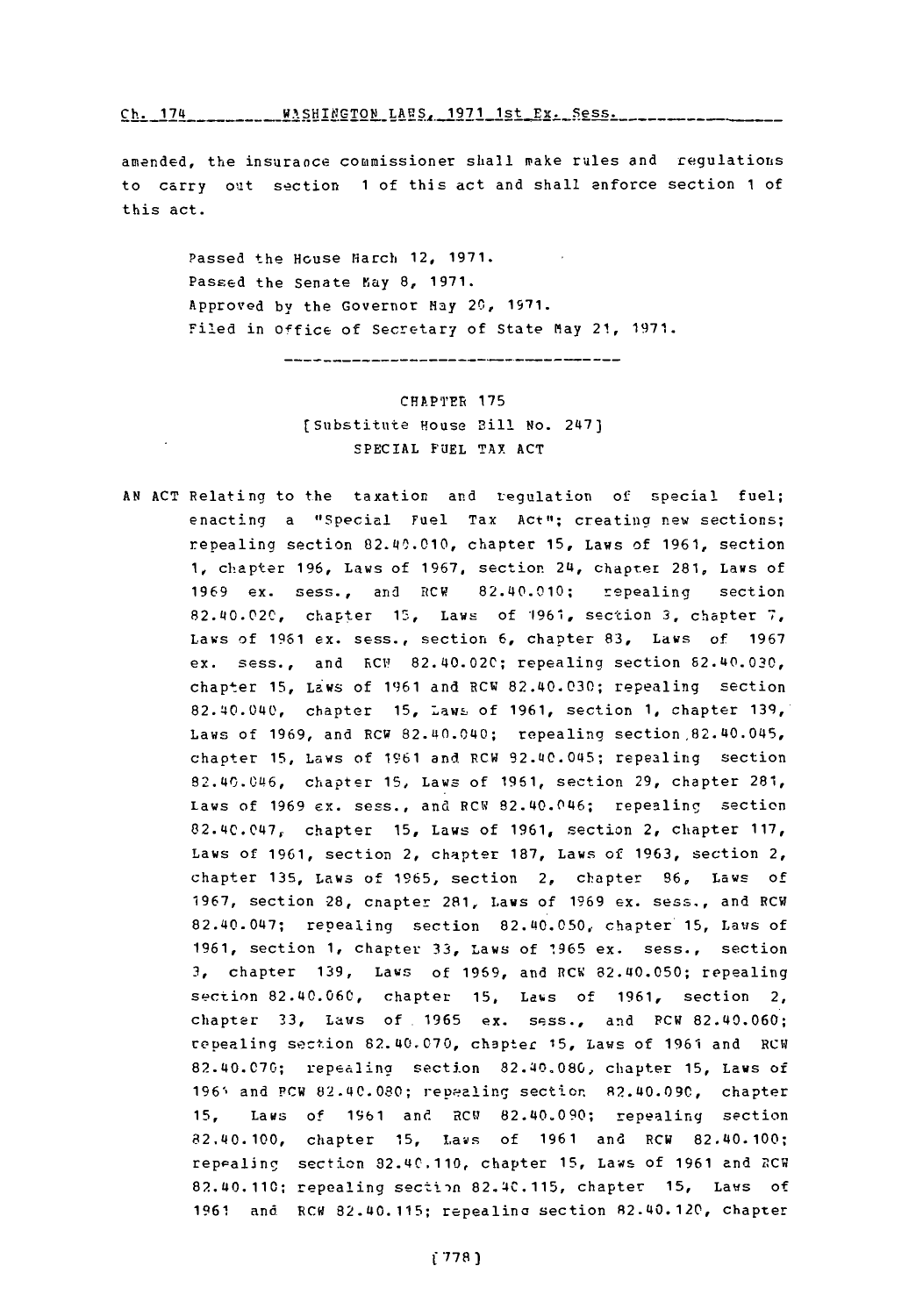**15,** Laws of **1961** and RCW 82.40.120; rppealina section 82.140.130, chapter **15,** Laws of **1961,** section **3,** chapter *33,* Laws of **1965** ex. sess., and RCW 82.4C.130; repealing section 82.40.140, chapter *15,* Lavs of **1961** arnd RCW 82.40.1140; repealing section 82.140.150, chapter **15,** laws of **1961** ar'd RCW1 62.40.150; repealing section 82.40.160, chapter **15,** Laws of 1961 and RCW 32.40.160; repealing section 82.40.170, chapter **15,** Laws of **1q61** and PCW P2.110.170; repealing section **82.!4C.180,** chapter **15,** Laws of **1961** and **PCW 82.110.180;** repealing section **82.40.19C,** chapter **15,** Laws of **1961** and RCW 82.140.190: repealing section 82.140.200, chapter **15,** laws of **1961** and FCW 82.40.200; repealing section 82.40.210, chapter **15,** Laws of **1961** and RCW 82.40.210; repealing section 82.110.220, chapter **15,** Laws of **1961.** section 4, chapter **33,** Laws of **'1965** ex. sess. arid RCV 92.140.220; repealing section 82.40.230, chapter **15,** Laws of **1961** and RCW 82.40.230; repealing section 82.40.240, chapter **15,** Laws of **1961,** section 2, chapter **196,** Laws of **1967** and RCW 82.40.240; repealing section 82.40.250, chanter **15,** Laws of **1961,** section **5,** chapter **33,** Laws of **1965** ex. sess., section **S,** chapter **89,** Laws of **1967 ex. sess., and RCW 82.40.250; repealing section** 82.110.260, chapter **15,** Laws of **1961** and RCW 82.40.260; repealing section **82.40.27%,** chapter 1r' Laws **of 1961,** section **6,** chapter **33,** Laws of **1965** ex. sess., section **3,** chapter **196,** Laws of **1967,** and RCW **82.40.270;** repealing section 82.40. 280, chapter **15,** Laws of **1961** and RCW **82.110.280;** repealing section 82.40.2q0, chapter **15,** Laws of **1961,** section 4, chapter **7,** L.aws of **1961** ex. sess., section 2, chapter **113,** Laws **of 1963,** section **7,** chapter **83,** Laws of **1967** ex. sess., and RCW 82.40.290; repealing section 82.40.900, chapter 15, Laws of **<sup>11961</sup>**and FCW 82.40.900; prescribing penalties; and providing an effective date.

BE IT **ENACTED** BY THE **LEGISLATOR?** OF THF **STATE** OF WASHINGTON:

**.NEW** SECTIONL Section **1.** SHORT TITLE. **T'1 iS** act may he cited as the "Special Fuel Tax Act".

**NEW SECTION.** Sec. 2. STATErNT OF **PURPOSE.** The purpose of this act is to supplement the Motor Vehicle Fuel Tax Act, chapter **82.36 RCW, by** imposing a tax upon the use, within this state, of all fuels not taxed under said Motor Vehicle Fuel Tax Act, and to require the collection of the tax from the vendee in anticipation of a subsequent taxable incident when the fuel is delivered into the fuel supply tank of a motor vehicle or Into the storage facilities used for the fueling of motor vehicles at an unbonded service station.

HEW SECTION. Sec. **3.** DE1PIRITIONS. Ars hereinafter used in this act: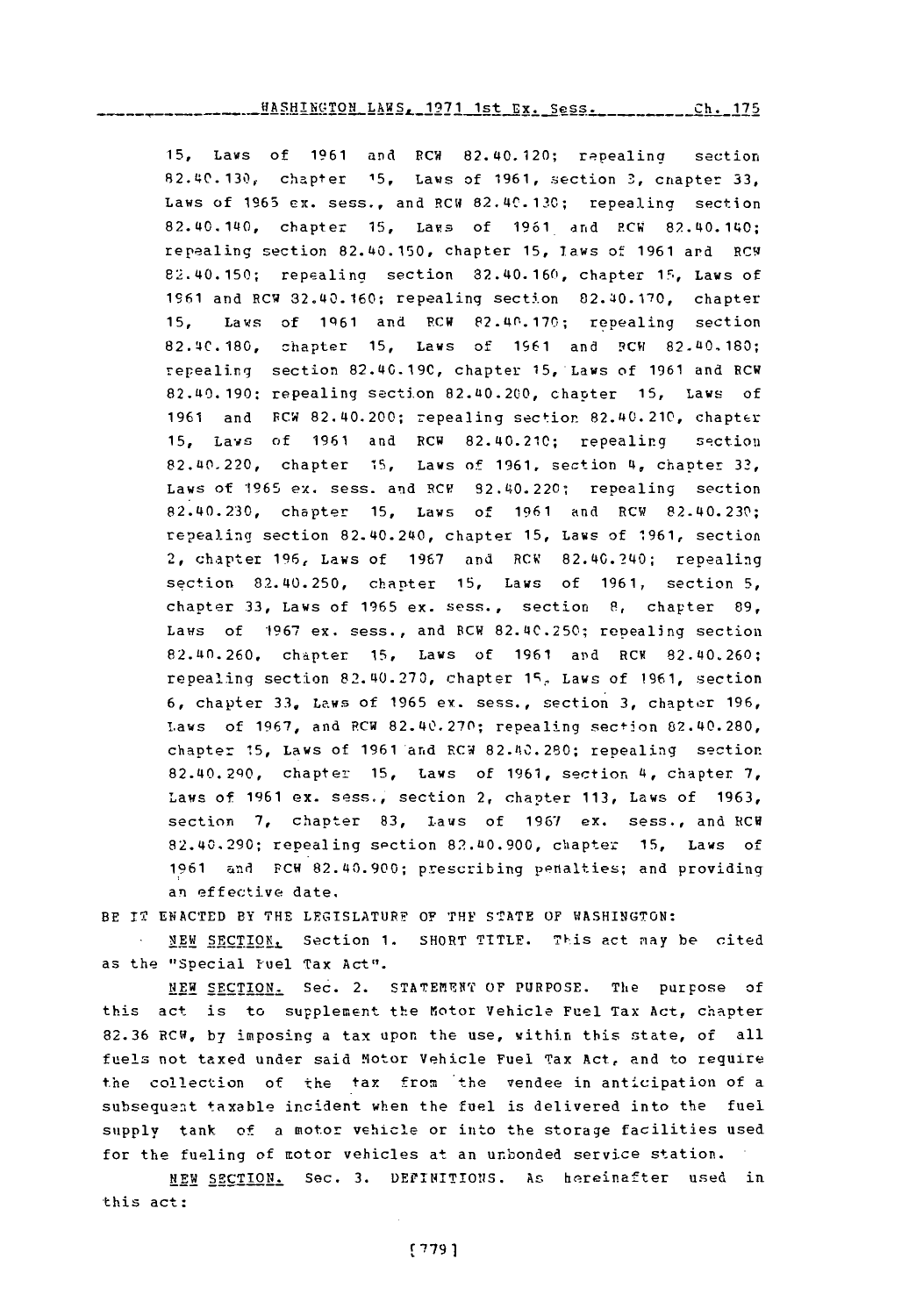**(1)** "Person" means every natural person, fiduciary, association or corporation. whenever used in any clause prescribing and imposing a fine or imprisonment, or both, the term "person" as applied to an association means and includes the partners or members thereof, and as applied to corporations, the officers thereof.

(2) "Department" means the department of motor vehicles.

**(3)** "Highway" means every way or place open to the use of the public, as a matter of right, for the purpose of vehicular travel.

(4) "Motor vehicle" means every self-propelled vehicle required to be licensed for operation upon the highways.

**(5)** "Special *fuel"'* means and includes all com bustible gases and liquids suitable for the generation of power for propulsion of motor vehicles, except that it does not include motor vehicle fuel as defined in chapter **82.36** RCW.

**(6)** "Use" means the consumption **by a** special fuel user of special fuels in propulsion of a motor vehicle on the highways of this state.

**(7)** "Special fuel dealer" means any person engaged in the business of handling special fuel who delivers any part thereof into the fuel supply tank or tanks of a motor vehicle not then owned or cont-rolled by him, or places special fuel into the storage facilities used for the fueling of motor vehicles at an unbonded service station. For this purpose the term "fuel **supply** tank or tanks" does not include cargo tanks even though fuel is withdrawn directly therefrom for propulsion of the vehicle.

**(8)** "Special fuel user" means any person who consumes in this state special fuel for the propulsion of motor vehicles owned or controlled **by** him upon the highways of this state.

(9) "Special fuel supplier" means any person engaged in the business **of** selling special fuel where delivery thereof is made other than, or in addition to, the manner prescribed under the definition **of** "special fuel dealer".

(10) "Service station" means any location at which fueling of motor vehicles is offered to the general public.

**(11)** "Unbonded service station" means any service station at which an unbonded special. fuel dealer regularly makes sales of special fuel **by** means of delivery thereof into the fuel supply tanks of motor vehicles.

(12) "Bond" means: (a) **A** bond duly executed **by** such special fuel dealer or special fuel user as principal with a corporate surety qualified under the provisions of chapter (48.28 **RCV** which bond shall be payable to the state of Washington conditioned upon faithful performance of all requirements of this act, including the payment of all taxes, penalties, and other obligations of such dealer, arising out of this act; or **(b)** a deposit with the state treasurer **by** the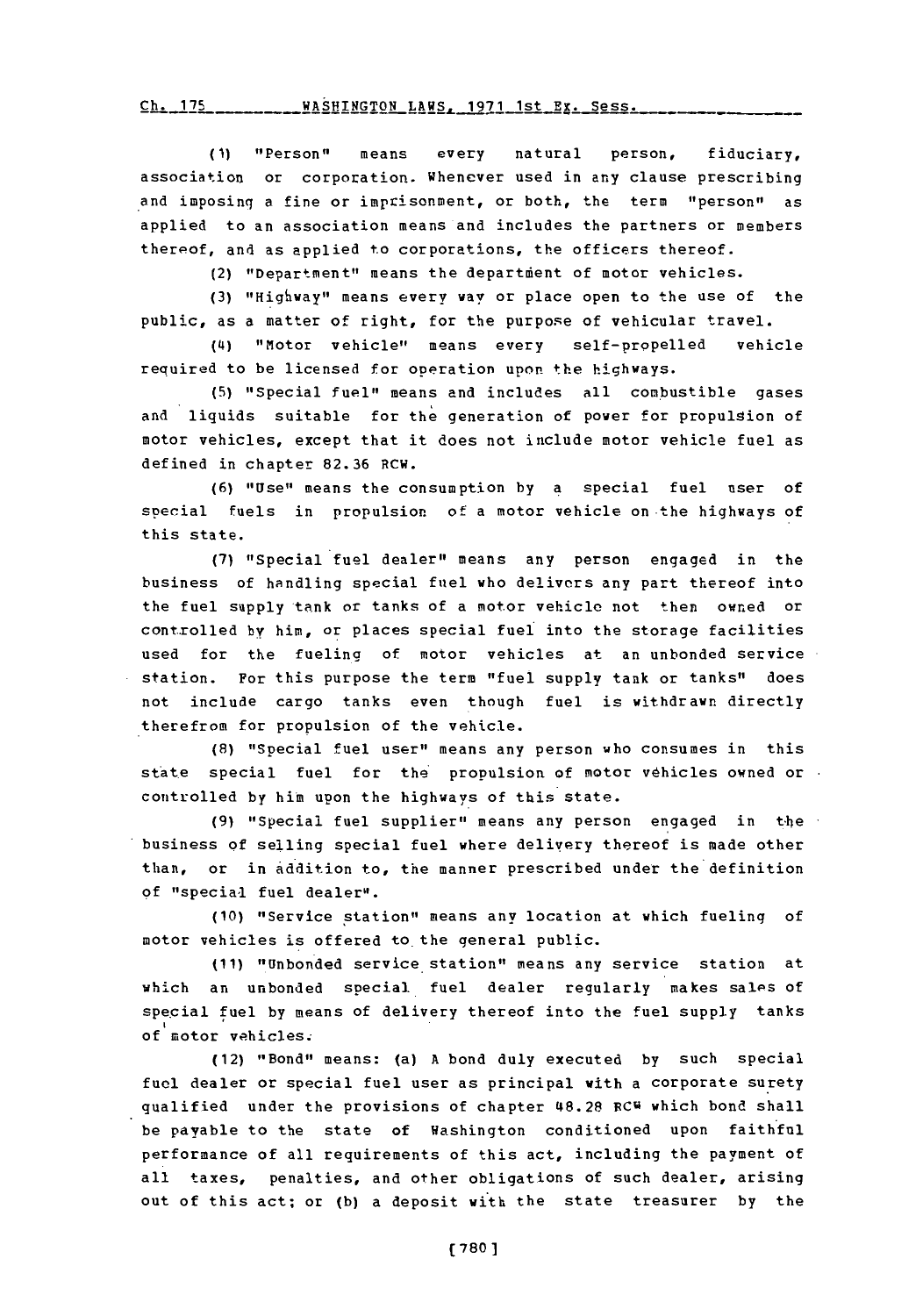# WASHINGTON LAWS, 1971 1st Ex. Sess. \_\_\_\_\_\_\_ Ch. 175

special fuel dealer or special fuel user, under such terms and conditions as the department may prescribe, a like amount of lawful money of the United States or bonds or other obligations of the United States, the state of Washington, or any county of said state, of an actual market value not less than the amount so fixed **by** the department.

(13) "Lessor" means any person (a) whose principal business is the bona fide leasing or renting of motor vehicles without drivers for compensation to the general public, and. **(b)** who maintains established places of business and whose lease or rental contracts require such motor vehicles to be returned to the established places of business.

(14) "Natural gas" means naturally occurring mixtures of hydrocarbon gases and vapors consisting principally of methane, whether in gaseous or liquid form.

**(15)** "Standard pressure and temperature" means fourteen and seventy-three hundredths pounds of pressure per square inch at sixty degrees Fahrenheit.

**NEW SECTION.** Sec. 4. TAX **IMPOSFD--COLLEC'EION. (1)** There is hereby levied and imposed upon special fuel users a tax of nine cents per gallon or each one hundred cubic feet of compressed natural gas measured at standard pressure and temperature on the use (within the meaning of the word use as defined herein) of special fuel in any motor vehicle: PROVIDED, That in order to encourage experimentation with nonpolluting fuels, no tax shall be imposed upon the use of natural gas as herein defined or on liquified petroleum gas, commonly called propane, which is used in a fleet of three or more motor vehicles owned and operated **by** the state of Washington, and its legal subdivisions until July **1, 1975.**

(2) Said tax shall be collected **by** the special fuel dealer and. shall be paid over to the department as hereinafter provided:  $(a)$ . With respect to all special fuel delivered **by** a special fuel dealer into supply tanks of motor vehicles or into storage facilities used for the fueling of motor vehicles at unbonded service stations in this state; or **(b)** in all other transactions where the purchaser indicates in writing to the special fuel dealer prior to or at the time of the delivery that the entire quantity of the special fuel covered **by** the delivery is for use **by** him for a taxable purpose as a fuel in a motor vehicle.

**(3)** Said tax shall be paid over to the department **by** the special fuel user as hereinafter provided: (a) With respect to special fuel upon which the tax has not previously been imposed which was acquired in any manner other than by delivery by a special fuel dealer into a fuel supply tank of a motor vehicle in this state; or **(b)** in all transactions with a special fuel dealer in this state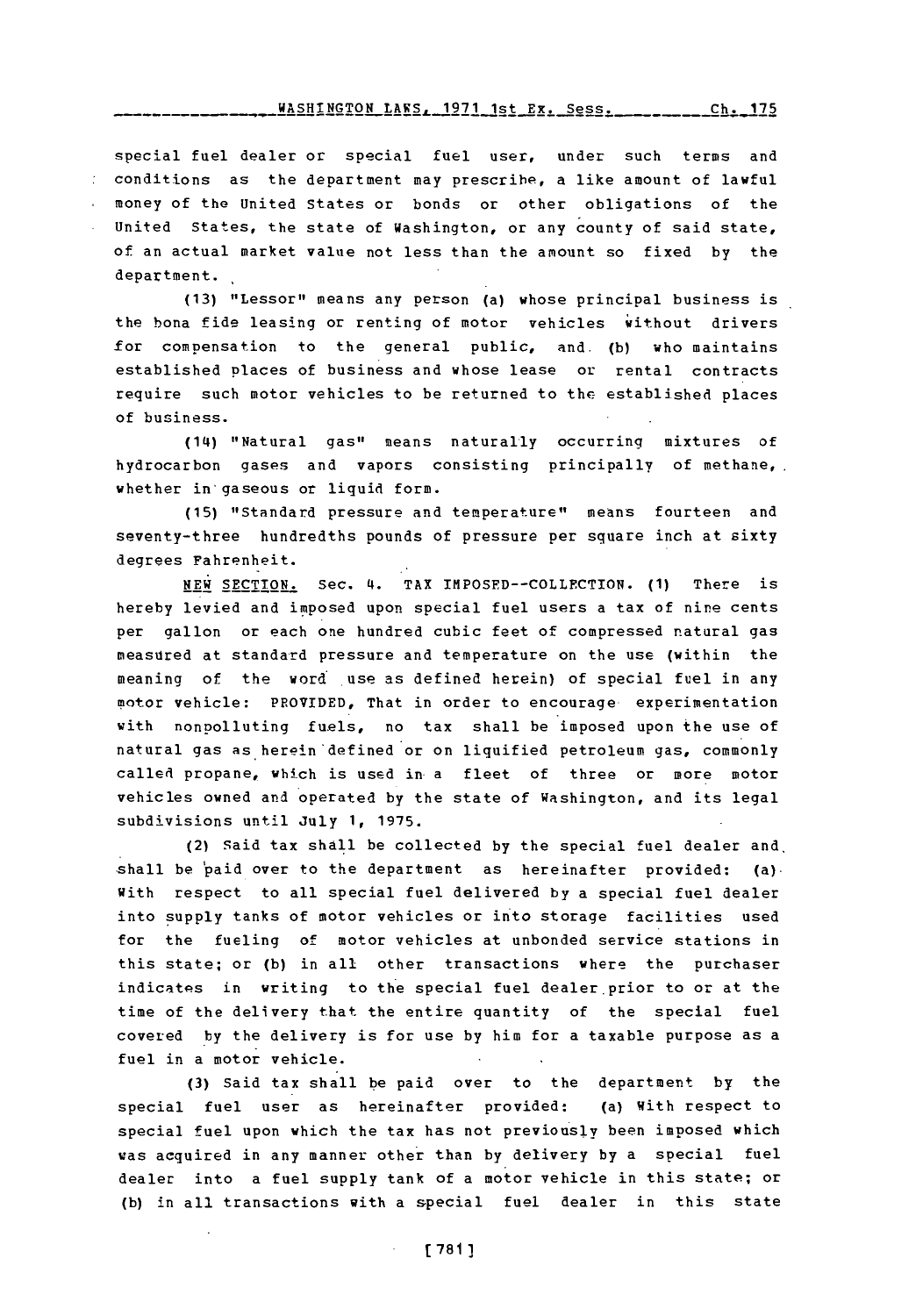Ch. 175 \_\_\_ \_\_ \_\_ WASHINGTON LAWS 1971 1st Ex. Sess .\_\_\_\_\_

where a written statement has not been furnished to the special fuel dealer as set forth in subsection **(2) (b)** of this section.

It is expressly provided that delivery of special fuel may be made without collecting the tax otherwise imposed, when such deliveries are made **by** a special fuel dealer to special fuel users who are authorized **by** the department as hereinafter provided, to purchase fuel without payment of tax to the special fuel dealer.

**NEW SECTION.** Sec. **S.** AOTHORIZATION OF **PURCHASE** WITHOUT PAYMENT TO DEALER. The department may issue written authorization to a special fuel user to purchase fuel from a special fuel dealer designated **by** the special fuel user without payment of the tax to the special fuel dealer when the department finds (1) that the special fuel user consistently is using the fuel in vehicles which are operatead partly without this state or off the highways of this state; (2) that to require collection of the tax from the special fuel user **by** the special fuel dealer would cause consistently recurring overpayments of the tax; and (3) that the revenue of the state with respect to the tax liability of such a special fuel user is adequately secured. Such authorization may be revoked when any one of the above conditions no longer obtains. The delivery of special fuel may be made without collecting the tax otherwise imposed when del iveries ars made into vehicle refrigeration units, mixing units, or other equipment powered **by** separate motors from separate fuel tanks, on invoices showing the vehicle unit or license number and such other information as may be prescribed **by** the department.

**NEW** SECTION. Sec. **6.** TAX LIABILITY **ON LEASED** MOTOR VEHICLES. Except as otherwise provided in this act, every special fuel user shall be liable for the tax on special fuel used in motor vehicles leased to *him* and operated on the highways of this state to the same extent and in the same manner as special fuel used in his own motor vehicles and operated on the highways of this state: PROVIDED, That a lesscr who is enqaged regularly in the business of leasing for compensation motor vehicles and equipment he owns without drivers to carriers or other lessees for interstate operation, may be deemed to be the special fuel user when he supplies or pays for the special fuel consumed in such Vehicles, and such lessor may be issued a license as a special fuel user when application and bond have been properly filed with and approved **by** the department for such license. Any lessee may exclude motor vehicles **of** which he is lessee from his reports and liabilities pursuant to this act, but only if the motor vehicles in question have been leased from a lessor holding a valid special fuel user's license.

Every such lessor shall file with his application for a special fuel user's license one copy of the lease fora or service contract he enters into with the various lessees of his motor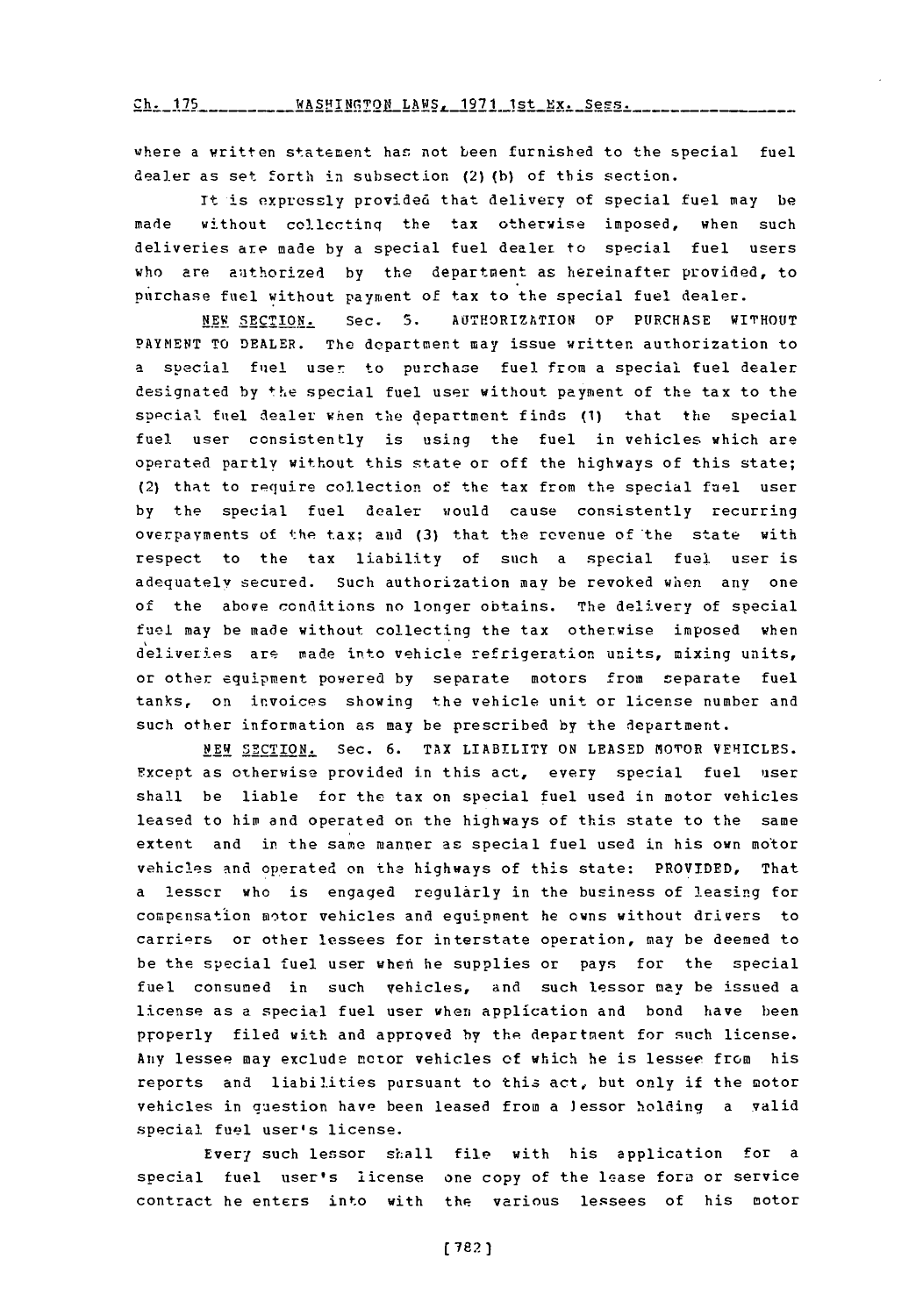WASHINGTON\_LAWS. 1971 1st Ex. Sess. \_\_\_\_\_\_\_\_\_ **ch. 175** 

vehicles. when the special fuel user's license has been secured, such lessor shall make and assign to each motor vehicle he leases for interstate operation a photocopy of such license to be carried in the cab compartment of said motor vehicle and on which shall be typed or printed on the back the unit or motor number of the motor vehicle to which it is assiqned and the name of the lessee. Such lessor shall be responsible for the proper use of such photocopy of said license issued and its return to him with the motor vehicle to which it is assigned.

**NEW** SECTION. Sec. **7.** TAX **COMPUTATION ON MILEAGE BASES.** In the event the tax on special fuel imported into this state in the fuel supply tanks of motor vehicles for taxable use on Washington highways can **be-** more accurately determined on. a mileage basis the department is authorized to approve and adopt such basis. When a special fuel user imports special fuel into or exports special fuel from the state of Washington in the fuel supply tanks of motor vehicles, the amount of special fuel consumed in such vehicles on Washington highways shall be deemed to be such proportion of the total amount of such special fuel consumed in his entire operations within and without this state as the total number of miles traveled on the public highways within this state bears to the total number of miles traveled within and without the state. The department may also adopt such mileage basis for determining the taxable use of special fuel used in motor vehicles which travel regularly over prescribed courses on and off the highways within the state of Washington. In the absence of records showing the number of miles actually operated per gallon of special fuel consumed, it shall be prima facie presumed that not less than one gallon of special fuel was consumed for every four miles traveled.

**NEW** SECTION. Sec. **8. REFUNDS** FOR WORTHLESS **ACCOUNTS** RECEIVABLE. **A** special fuel dealer shall be entitled, under rules and regulations prescribed **by** the department, to a credit of the tax paid over to the department on those sales of special fuel for which the dealer has received no consideration from or on behalf of the purchaser, which have been declared **by** the dealer to be worthless accounts receivable, and which have been claimed as bad debts for federal income tax purposes. The amount of the tax refunded shall not exceed the amount of tax imposed **by** this chapter on such sales, less an amount computed **by** applying the current state retail sales .tax rate to the difference between the total purchase price of such sales and the amount of tax imposed on such sales **by** this chapter. **if** a refund has been granted under this section, any amounts collected for application against the accounts on which such a refund is based shall be reported with the first return filed after such collection, and the amount of refund received **by** the dealer based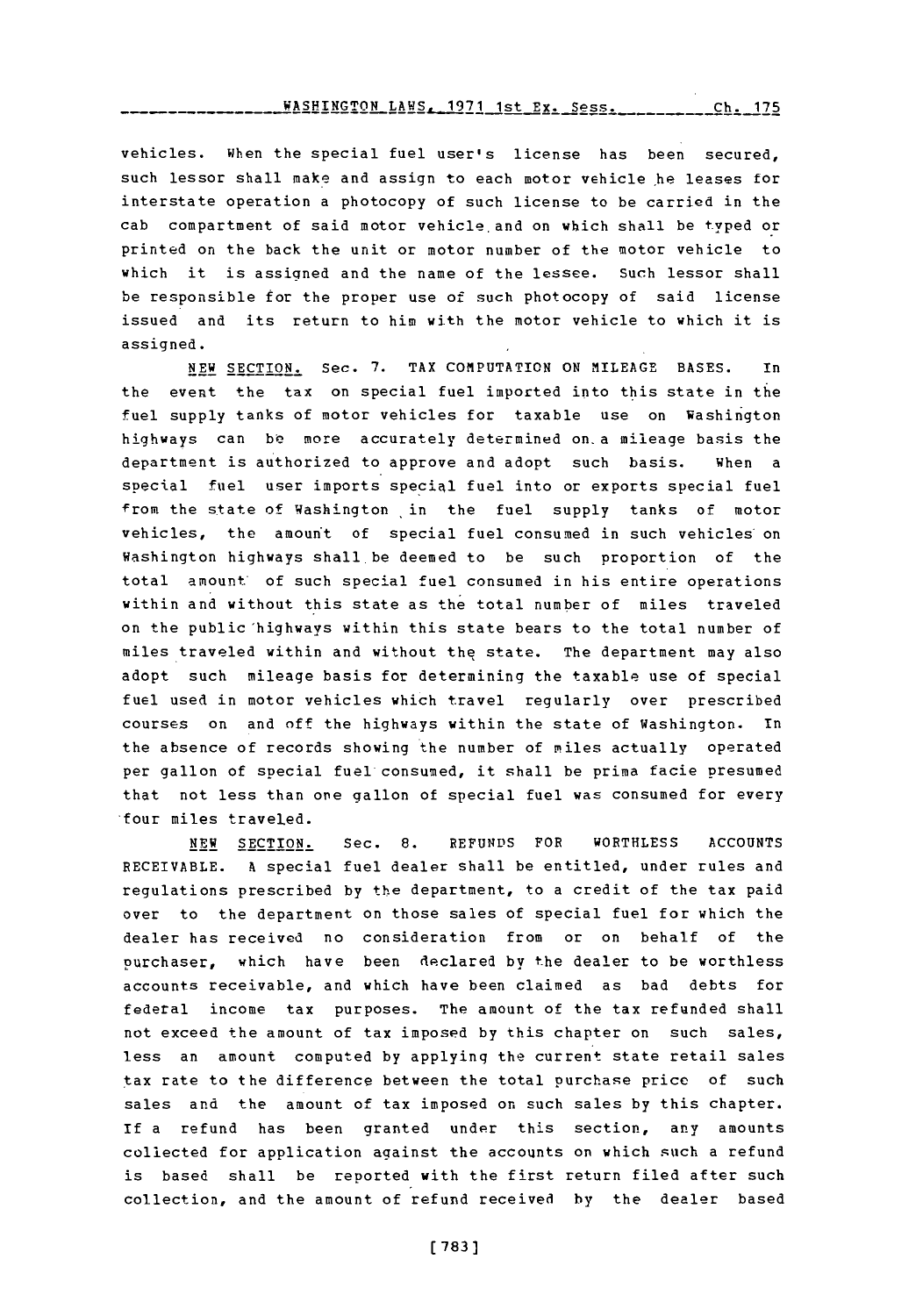Ch. 175 **ASHINGTON LAWS, 1971 1st Ex. Sess.** 

upon the collected amount shall be returned to the department. In the event +he refund has not been paid, the amount of the refund requested **by** the dealer shall be adjusted **by** the department to reflect the decrease in the amount on which the claim is based. The department may require the dealer to submit periodical reports listing accounts which are delinquent for ninety days or more.

**NEW SECTION.** Sec. **9. EXEMPTIONS.** There is exempted from the tax imposed **by** this act, the use of fuel for **(1)** street and highway construction and maintenance purposes in motor vehicles owned and operated **by** the state of Washington, or any county or municipality, (2) publicly owned fire fighting equipment, **(3)** special mobile equipment as defined in RCW 46.04.552, (4) power pumping units or other power-take-off equipment of any motor vehicle which is accurately measured **by** metering devices or such other methods that have been specifically approved **by** the department, (5) motor vehicles owned and operated **by** the United States government, and **(6)** notwithstanding any provision of law to the contrary, every urban passenger transportation system shall be exempt from the provisions of this act requiring the payment of special fuel taxes. For the purposes of this section "urban passenger transportation system" means every transportation system, publicly or privately owned, having as its principal source of revenue the income from transporting persons for compensation **by** means of motor vehicles and/or trackless trolleys, each having a seating capacity for over fifteen persons over prescribed routes in such a manner that the routes of such motor vehicles and/or trackless trolleys, either alone or in conjunction with routes of other such motor vehicles and/or trackless trolleys subject to routing **by** the same transportation system, shall not extend for a distance exceeding fifteen road miles beyond the corporate limits of the city in which the original starting points of such motor vehicles are located: PROVIDED, That no refunds or credits shall be granted on fuel used **by** any urban transportation vehicle on any trip where any portion of said trip is more than fifteen road miles beyond the corporate limits of the city in which said trip originated.

**NEW SECTION.** Sec. **10. SPECIAL FUEL DEALERS',SPECIAL FUEL SUPPLIERS' AND SPECIAL FUEL USERS' LICENSES. (1)** It shall be unlawful for any person to act as a special fuel dealer, a special fuel supplier or a special fuel user in this state unless such person is the holder of an uncancelei special fuel dealer's, a special fuel supplier's or a special fuel user's license issued to him **by** the department, except for owners of privately operated passenger vehicles exempt from reporting requirements pursuant to section **16** of this act. Before issuing the certificate of registration of any motor vehicle under the provisions of Title 46 RCW, the department shall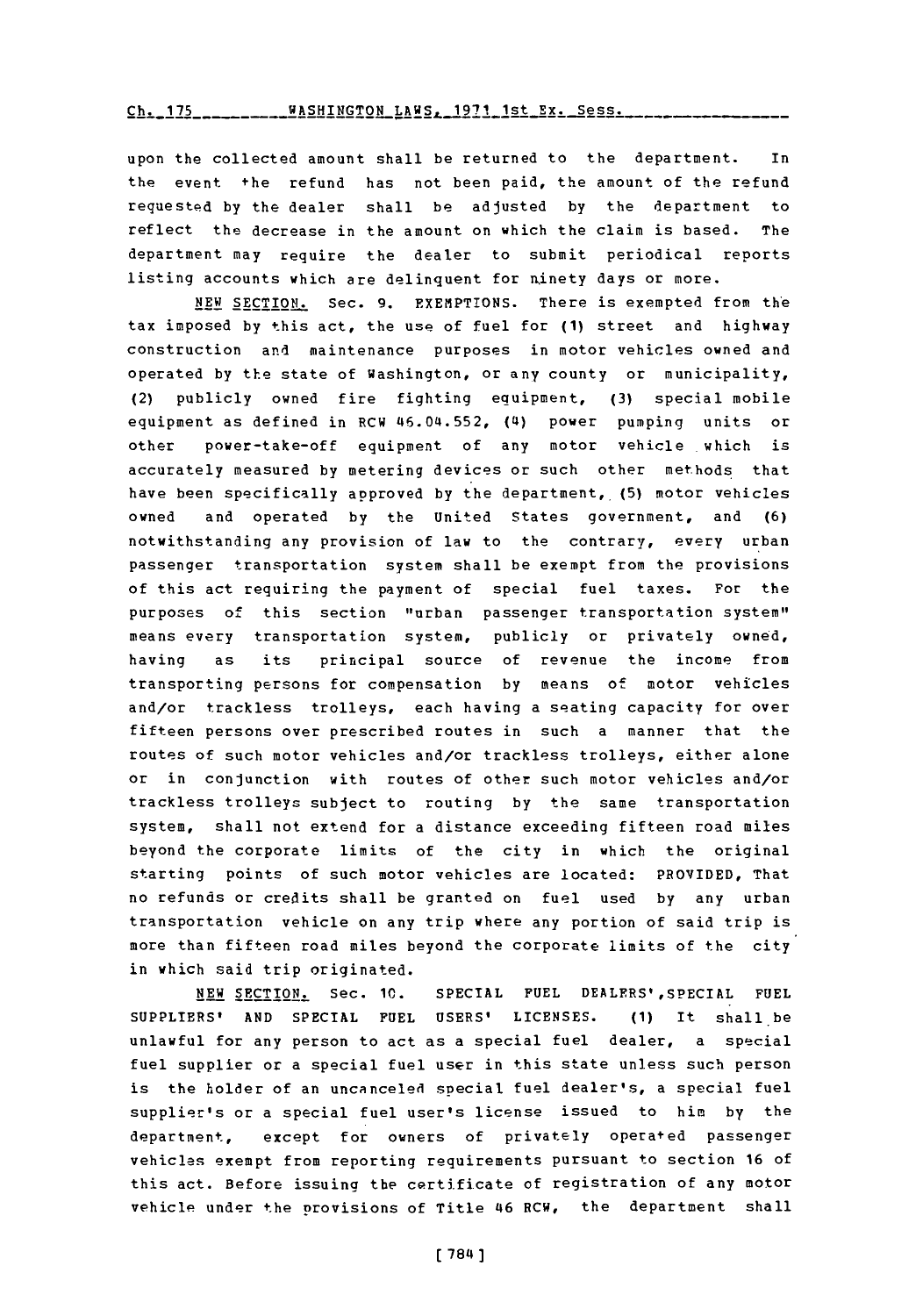**HA2ffINGTON LAWS, 1971** 1st Ex. Sess.

ascertain from the applicant for such registration whether the motor vehicle sought to be registered is propelled **by** a fuel the use of which is subject to the tax hereby imposed. If it is acertained that any motor vehicle is so propelled, the department shall not complete such registration until the applicant therefor has established to the satisfaction of the department that he is the holder of a valid special fuel license issued to him pursuant to this act.

NEW **SECTION.** Sec. **11. SINGLE** TRIP SPECIAL **FUEL** TAX PERMIT. Any special fuel user operating a motor vehicle in this state in the course of interstate traffic may make application for a single trip special fuel tax permit authorizing operation of such vehicle for a single trip through the state or from a point on the Washington border to a point within the state and return to the border for a fee based on the number of miles to be traveled within the state as **follows:**

| $(1)$ Up to 333 miles              | \$5.00  |
|------------------------------------|---------|
| $(2)$ From 334 miles to 555 miles  | \$10.00 |
| (3) From 556 miles to 777 miles    | \$15.00 |
| $(4)$ From 778 miles to 1000 miles | \$20.00 |
| (5) More than 1000 miles           | \$25.00 |

In addition to the fee based on the miles to be traveled within the state, a fee of one dollar shall be paid for each single trip special fuel tax permit issued which shall be valid for a period of not more than ninety-six hours beginning and ending on the dates and time specified on the face of the permit issued. Such fees shall be in lieu of the special fuel tax otherwise assessable against the permit holder for importing and using special fuel in motor vehicles on the public highways of this state and no reports of mileage shall be required with respect to such vehicles. **All** such fees collected **by** the department shall be allocated to the same fund to which the special fuel tax collected hereunder is allocated. The single trip special fuel tax permits may be issued in lieu of special fuel user licenses if the applicant therefor does not operate motor vehicles into or from the state of Washington more than six times during any calendar year.

**NEW** SrCTION. Sec. 12. APPLICATION FOR **LICENSE AND BOND.** REQUIREMENTS. Application for a special fuel dealer's license, special fuel supplier's license or a special fuel user's license, shall be made to the department. The application shall be filed upon a form prepared and furnished **by** the department and shall contain such information as the department deems necessary.

No special fuel dealer's license or special fuel user's license shall be issued to any person or continued in force unless such person has furnished bond, as defined in section **3** of this act, in such form as the department may require, to secure his compliance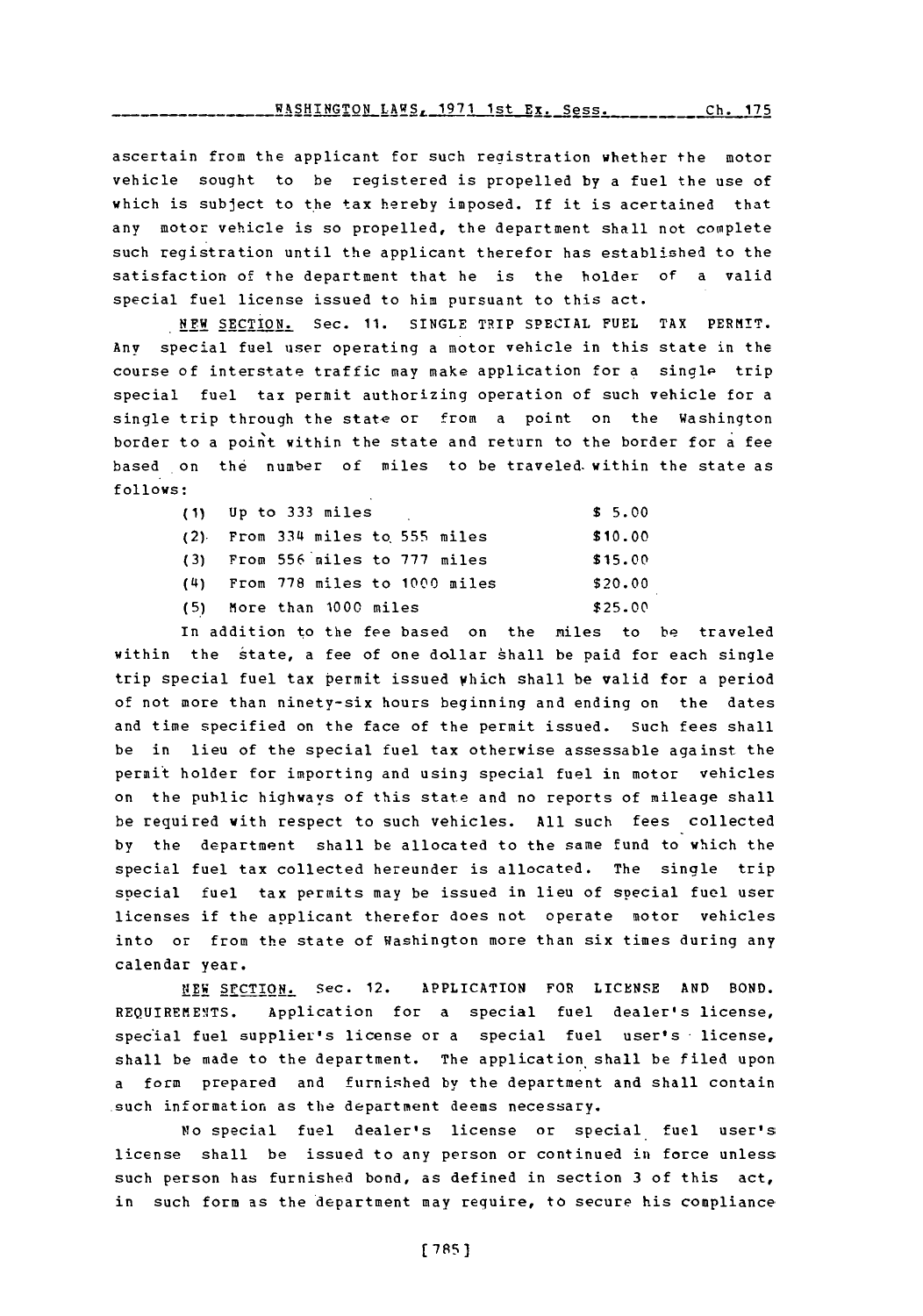**Ch. 175 WASHINGTON** LAWS **1q71** 1st Py. Spsg.

with this act, and the payment of any and all taxes, interest and penalties due and to become due hereunder. The requirement of furnishing a bond shall be waived provided all acquisitions of special fuel **by** the licensee are on a tax paid basis.

The total amount of the bond or bonds required of any special fuel dealer or special fuel user shall be equivalent to twice his estimated monthly license tax, determined in such manner as the department may deem proper: PROVIDED, That the total amount of the bond or bonds shall never be less than five hunidred dollars nor more than fifty thousand dollars.

Any person who has filed with the department a bond as a motor vehicle fuel distributor under the terms and conditions provided for in RCW **82.36.060,** may extend the terms and conditions of said distributor's bond, **by** an approved rider or bond form, to include coverage of all liabilities and conditions imposed **by** this act upon the special fuel dealer or to the special fuel user to whom said extension is made applicable. The amount of any new bond that may be required of a dealer or user shall not exceed the maximum amount provided **by** RCW **82.36.060** for a motor vehicle fuel distributor's license.

**NEW** SECTION. Sec. **13. ISSUANCE** OF LICENSE. Upon receipt and approval of an application and bond (if required), the department shall issue to the applicant a license to act as a special fuel dealer, a special fuel supplier, or a special fuel user: PROVIDED, That the department may refuse to issue a special fuel dealer's license, special fuel supplier's license, or a special fuel user's license to any person **(1)** who formerly held either type of license which, prior to the time of filing for application, has been revoked for cause; or (2) who is a subterfuge for the real party in interest whose license prior to the time of filing for application, has been revoked for cause; or **(3)** upon other sufficient cause being shown. Before such refusal, the department shall grant the applicant a hearing and shall grant him at least five days written notice of the time and place thereof.

The department shall determine from the information shown in the application or other investigation the kind and class of license to be issued.

**All** licenses shall be posted in a conspicuous place or kept available for inspection at the principal place of business of the owner thereof. License holders shall reproduce the license **by** photostat or other method and keep a copy on display for ready inspection at each additional place of business or other place of storage from which special fuel is sold, delivered or used and in each motor vehicle used **by** the license holder to transport special fuel purchased **by** him for resale, delivery or use. Every special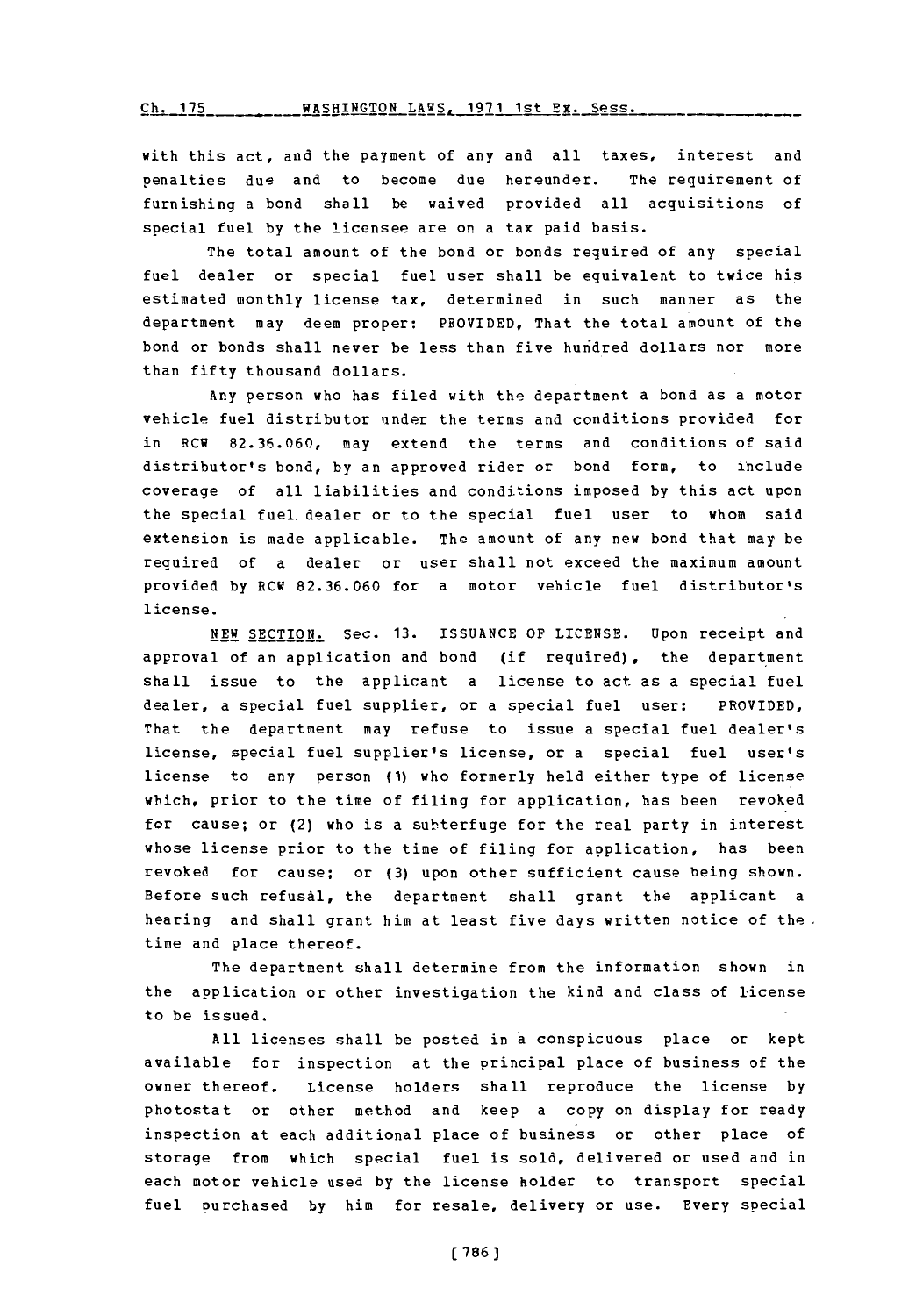fuel user and consumer of special fuel used to propel motor vehicles upon the highways of this state shall reproduce the license and carry a photocopy thereof with each motor vehicle being operated upon the highways of this state. In the event a special fuel user license is not displayed, whether through loss, theft, or for any other reason, the operator of such vehicle may be required to purchase a single trip special fuel tax permit pursuant to section **11 of** this act.

**A** special fuel dealer or a special fuel supplier may use special fuel in motor vehicles owned or operated **by** them without securing a license as a special fuel user but they shall be subject to all other conditions, requirements and liabilities imposed herein upon a special fuel user.

The department shall furnish to each licensed special fuel supplier a list showing the name and address of each bonded special fuel dealer as **of** the beginning of each fiscal year, and shall thereafter during each year supplement such list monthly.

Each special fuel dealer's license, special fuel supplier's license, and special fuel user's license shall be valid until suspended or revoked for cause or otherwise canceled.

**No** special fuel dealer's license, special fuel supplier's license, or special fuel user's license shall be transferable.

**NEW** SECTION. Sec. **14. PEVOCATION, CANCELLATION, AND** SURRENDER **OF LICENSE AND BOND.** The department may revoke the license of any special fuel dealer, special fuel supplier, or special fuel user for reasonable cause. Before revoking such license the department shall notify the licensee to show cause within ten days of the date of the notice why the license should not be revoked: PROVIDED, That at any time prior to and pending such hearing the department may, in the exercise of reasonable discretion, suspend such license.

The department shall cancel any license to act as a special fuel dealer, a special fuel supplier, or a special fuel user immediately upon surrender thereof **by** the holder.

It shall be presumed that a special fuel dealer's bond is in effect until such time as the department notifies all licensed special fuel suppliers to the contrary **by** mailing to their current address of record.

Any surety on a bond furnished **by** a §pecial fuel dealer or special-fuel user as provided herein shall be released and discharged from any and all liability to the state accruing on such bond after the expiration of forty-five days from the date which such surety shall have lodged with the department a written request to **bg** released and discharged, but this provision shall not operate to relieve, release, or discharge the surety from any liability already accrued or which shall accrue before the expiration of the forty-five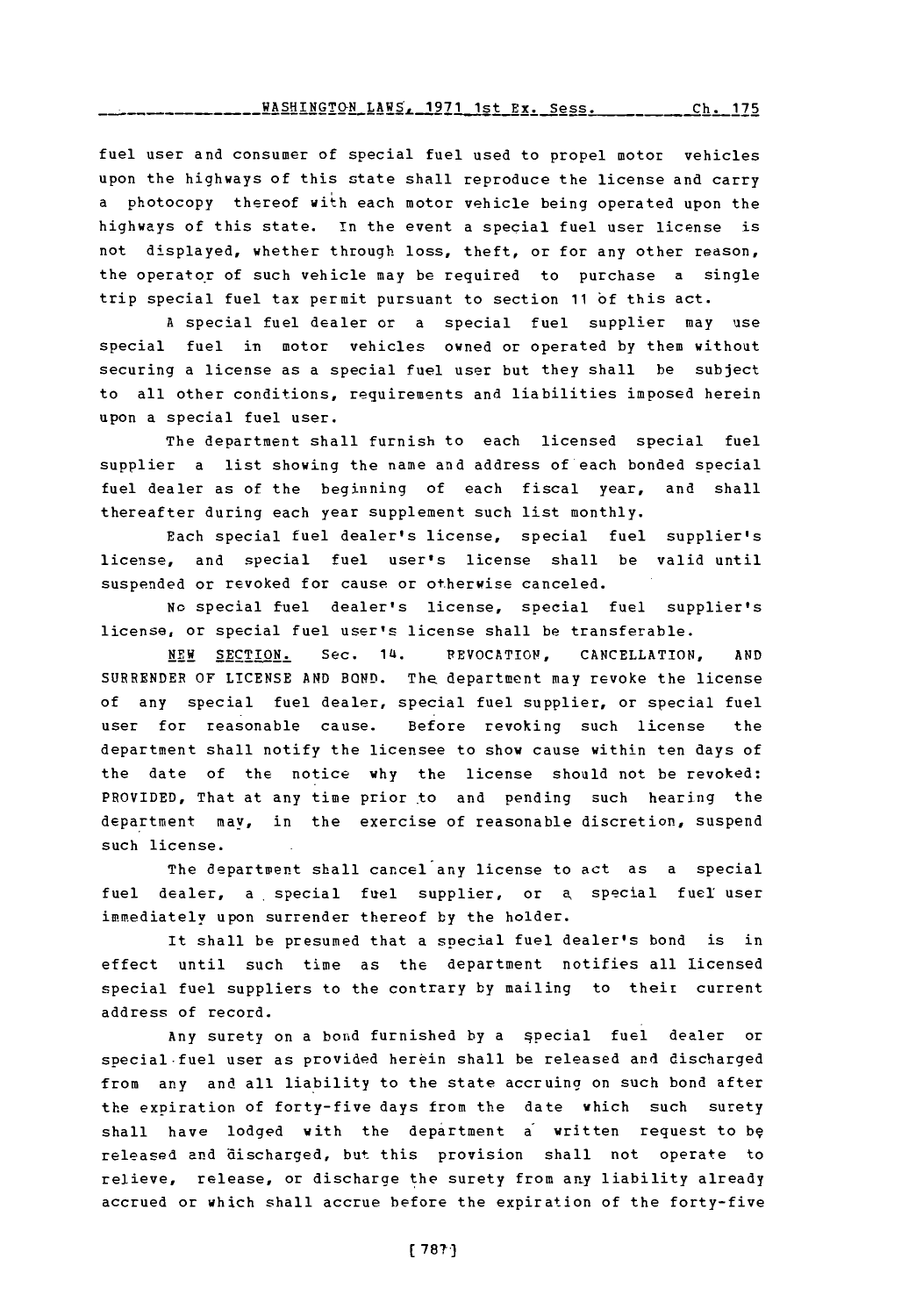*rb-* **I** 7r, WAqHTNaTQN LAWS. **1971** 1st Ex. Sess.

day period. The department shall promptly, upon receiving any such request, notify the special fuel dealer or special fuel user who furnished the bond, and unless the special fuel dealer or special fuel user shall, on or before the expiration of the forty-five day period, file a new bond, in accordance with the requirements of this section, or make a deposit in lieu thereof as provided in subsection (12) of section **3** of this act, the department forthwith shall cancel the special fuel dealer's or special fuel user's license.

The department may require a special fuel dealer or special fuel user to give a new or additional surety bond or to deposit additional securities of the character specified in subsection (12) of section **3** of this act if, in its opinion, the security of the surety bond therefor filed **by** such special fuel dealer or special fuel user, or the market value of the properties deposited as security **by** such special fuel dealer or special fuel user, shall become impaired or inadequate. Upon failure of the special fuel dealer or special fuel user to give such new or additional surety bond or to deposit additional securities within forty-five days after being requested to do so **by** the department, or after he shall fail or refuse to file reports and remit or pay taxes at the intervals fixed **by** the department, the department forthwith shall cancel his license.

**NEW** SECTION. Sec. **15.** SPECIAL **FUEL** DEALERS', **SPECIAL FUEL SUPPLIERS', AND SPECIAL FUEL USERS'** RECORDS. **(1)** Every special fuel dealer, special fuel supplier, special fuel user, and every person importing, manufacturing, refining, dealing in, transporting, or storing special fuel in this state shall keep fcr a period of not less than three years open to inspection at all times during the business hours of the day to the department or its authorized representatives, a complete record of all special fuel purchased or received and all of such products sold, delivered, or used **by** them. Such records shall show:

(a) The date of each receipt;

**(b)** The name and address of the person from whom purchased or received;

(c) The number of gallons received at each place of business or place of storage in the state of Washington;

**(d)** The date of each sale or delivery;

(e) The number of gallons sold or delivered for taxable purposes;

**(f)** The number of gallons sold or delivered for any purpose not subject to the tax imposed herein;

**(g)** The name and address of the purchaser;,

(h) The inventories of special fuel on hand at each place of business at the end of each month.

(2) invoices shall be prepared for sales and deliveries of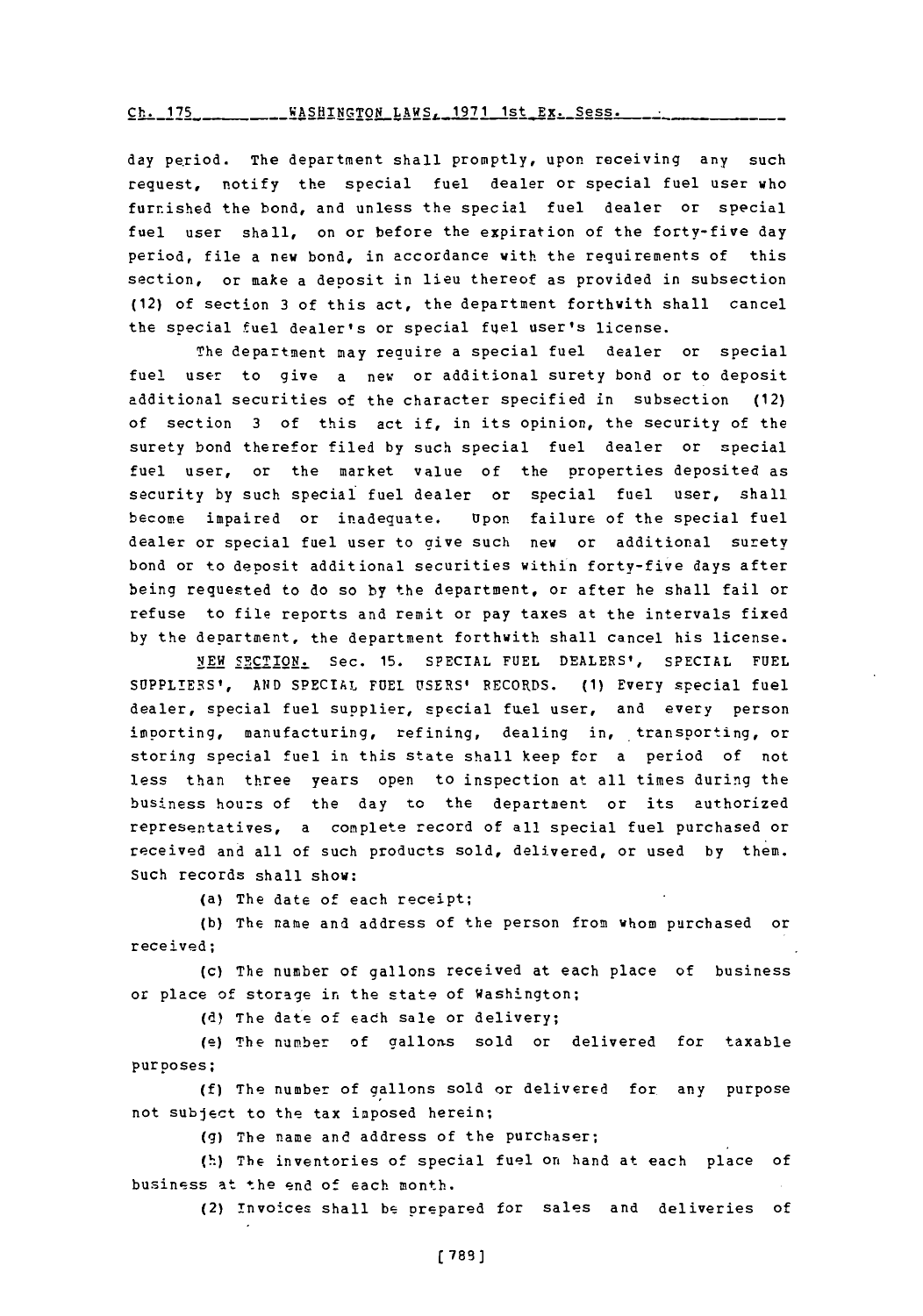**-WASHINGTON LAWS, 1971 Ist Ex. Sess. Ch. 175**

special fuel in the manner and containing such information as may be prescribed by the department.

Any person purchasing and receiving a delivery of special fuel into the fuel supply tank of a motor vehicle in Washington shall carry within the vehicle the invoice or other acceptable document evidencing receipt of such special fuel until the fuel is consumed.

Every special fuel supplier, special fuel dealer or special fuel user making such sales or deliveries of special fuel and every person so receiving and purchasing special fuel must each retain one copy of each such invoice as part of his permanent records for the time and purposes above provided.

Every special fuel user shall keep, in addition to his records of deliveries into motor vehicles, a complete record of the total gallons of special fuel used for other purposes during each month and the purposes for which said special fuel was used.

**NEW SECTION.** Sec. **16.** MONTHLY REPORTS. For the purpose of determining the amount of his liability for the tax herein imposed each special fuel dealer and each special fuel user shall file with the department, on forms prescribed **by** the department, a monthly tax report. **A** report shall be filed with the department for each calendar month, even though no special fuel was used, or tax is due, for the calendar month. Such report shall contain a declaration **by** the person making the same, to the effect that the statements contained therein are true and are made under penalties of perjury, which declaration shall have the same force and effect as a verification of the report and shall be in lieu of such verification. The report shall show such information as the department may reasonably require for the proper administration and enforcement of this act: PROVIDED, That if a special fuel dealer or special fuel user is also a special fuel supplier at a location where special fuel is delivered into the supply tank of a motor vehicle, and if separate storage is provided thereat from which special fuel is delivered or placed into fuel supply tanks of motor vehicles, the monthly report to the department need not include inventory control data covering bulk storage from which wholesale distribution of special fuel is made. The special fuel dealer or special fuel user shall file the report on or before the twenty-fifth day of the next succeeding calendar month following the monthly period to which it relates.

If the final filing date falls on a Saturday, Sunday or legal holiday the next secular or business day shall be the final filing date. Such reports shall be considered filed or received on the date shown **by** the post office cancellation mark stamped upon an envelope containing such report properly addressed to the department, or on the date it was mailed **If** proof satisfactory to the department is available to establish the date it was mailed.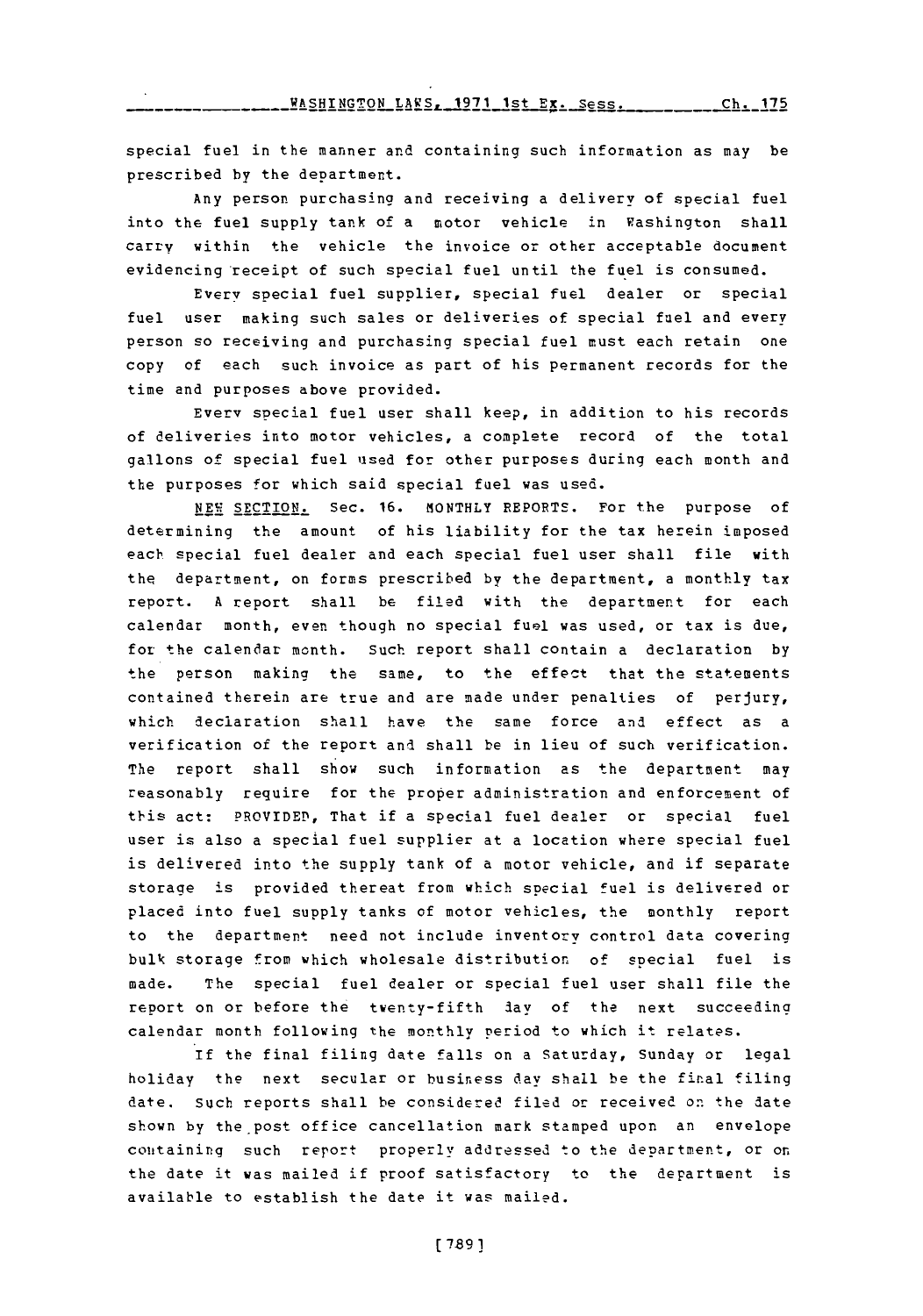## Ch. 175WASHINGTON LAWS. **1971** 1st **Ex.** Sess. **Ch. 175**

Any person whose sole use of special fuel is for the propulsion of a privately operated passenger automobile is exempt from the filing of a special fuel tax report on the condition that all fuel used in this state, except fuel brought into this state in the fuel tank of the vehicle, is purchased from a special fuel dealer in this state who collects the tax from the user when delivering the fuel into the fuel tank of the user's automobile. For the purposes of this act, "privately operated passenger automobile" includes passenger cars as that term is defined in RCW 46.04.382, and such light trucks and other noncommercial vehicles as may be defined as such by rules and regulations adopted **by** the department. **A** special fuel user may be relieved of the filing of the tax report even though he operates more than one passenger automobile using special fuel, whether or not such automobiles are used for pleasure or in a business or profession, providing that the user is not also using such fuel in other motor vehicles which are not privately operated passenger automobiles. Notwithstanding that a special fuel user's sole use of such special fuel is in a privately operated'automobile, he shall continue to file the tax report if he is using such special fuels from bulk storage of special fuel on which the tax has not been paid at the time of purchase or acquisition.

The department may relieve any holder of a valid special fuel users license from the requirement of filing returns under this section when he has established to its satisfaction **(1)** that such user's vehicles are operated exclusively within the boundaries of this state; (2) that his purchases of special, fuel are made exclusively from special fuel dealers holding valid licenses under this act; **(3)** that he does not acquire special fuel in any manner or for any purpose whereby payment of tax or undertaking therefor is not made to a special fuel dealer at time of purchase; and (14) that he maintains adequate records subject to audit.

**A** vehicle identification card to be carried in the motor vehicle shall be issued in such cases and the privilege shall be subject to revocation **by** the department whenever the vehicle of any licensee so identified is found to be operated in violation of any of. the conditions in this section.

The department, if it deems it necessary in order to insure payment of the tax imposed **by** this act, or to facilitate the administration of this act, shall have the authority to require the filing of reports and tax remittances at shorter intervals than one month if, in its opinion, an existing bond has become insufficient.

**NEW SECTION.** Sec. **17. COMPUTATION AND PAYMENT** OF TAX. The tax imposed **by** this act shall be computed as follows: **(1)** With respect to special fuel upon which the tax has been collected **by** the seller thereof as a special fuel dealer, **by** multiplying the tax rate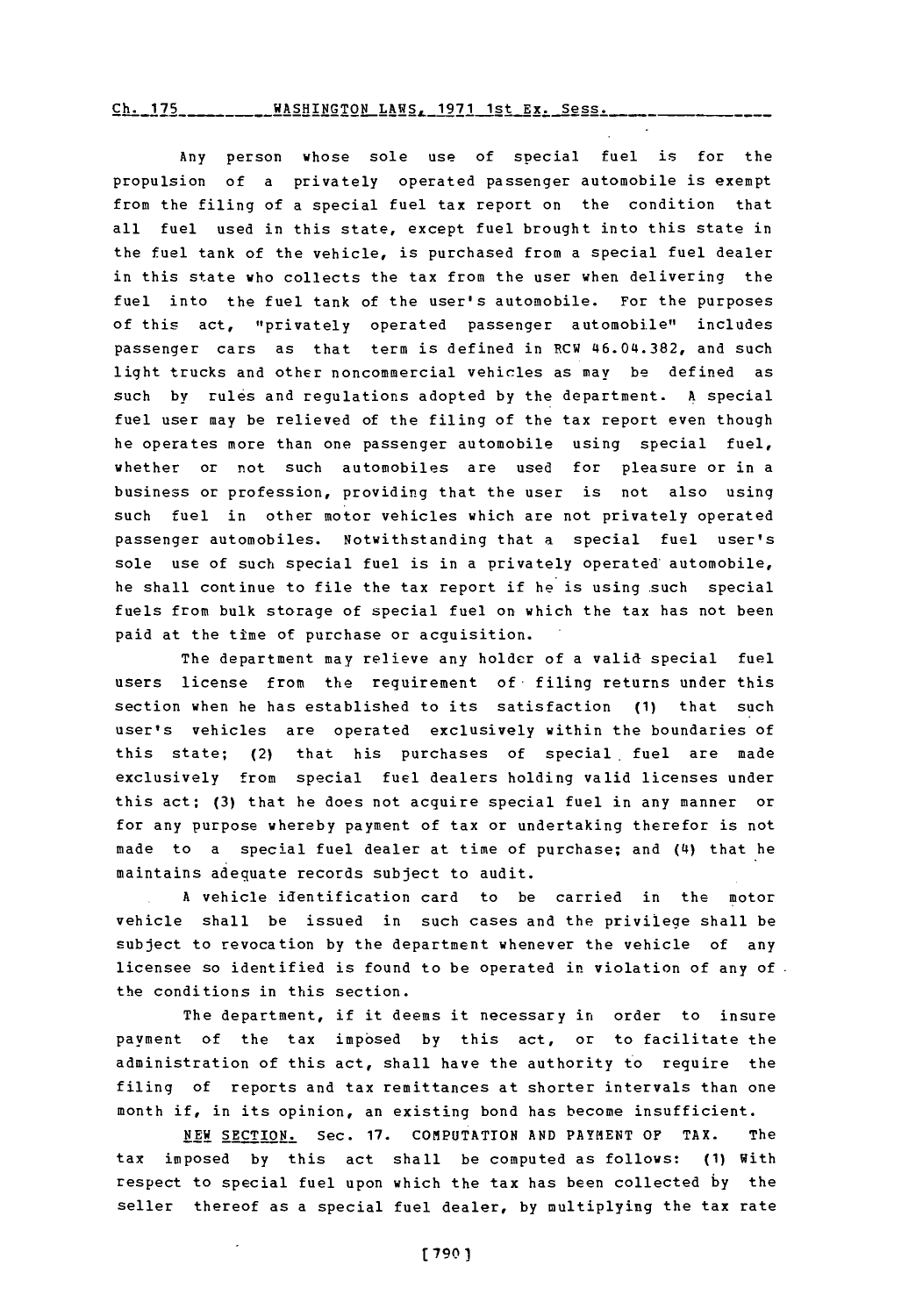# **WASHINGTON** LAWS. **1971** 1st Ex. Sess.Ch17 **Ch. 175**

per gallon provided in this act by the number of gallons of special fuel delivered or placed **by** him into the supply tank or tanks of a motor vehicle or into the storage facilities used in the fueling of motor vehicles at an unbonded service station or in all other transactions where the purchaser has indicated in writing to the special fuel dealer that the quantity of special fuel covered **by** the delivery is for use as a fuel in a motor vehicle; (2) with respect to special fuel or which the tax has not been paid to a special fuel dealer in this state and which has been consured **by** the purchaser thereof as **a** special fuel user, **by** multiplying the tax rate per gallon provided in this act **by** the number of gallons of special fuel consumed **by** him in the propulsion of a motor vehicle on the highways **of** this state.

The monthly tax return shall be accompanied **by** a remittance payable to the state treasurer covering the tax moneys collected **by** the special fuel dealer or the amount determined to be due hereunder on account of the use (as defined in section **3** of this act) of special fuels during the preceding month.

NEW SECTION. Sec. **18.** CIVIL **AND** STATUTORY PENALTIES. **(1) if** any person affected **by** this act shall fail or refuse to comply with any provision of this act or shall violate the same; or shall fail or refuse to comply with any rule or regulation promulgated hereun'der **by** the department or shall violate the same, he shall forfeit **t6** the state of Washington as penalty, the sum of twenty-five dollars.

(2) In case any special fuel dealer or special fuel user refuses or fails to file a return required **by** this act within the time prescribed **by** section **16** of this act, there is hereby imposed' the penalty provided in subsection **(1)** of this section or a sum equal to ten percent of the tax due, whichever is greater, together with interest at the rate of one percent for each calendar month or fraction thereof during which such refusal or failure continues.

**(3)** Where a special fuel dealer or a special fuel user files a report, but fails to pay in whole or in part the tax due hereunder, there shall be added to the amount due and unpaid, interest at the rate of one percent per month or fraction thereof from the date such tax was due to the date of payment in full thereof.

(4) If it be determined by the department that the tax reported by any special fuel dealer or special fuel user is deficient it shall proceed to assess the deficiency on the basis of information available to it and there shall be added to this deficiency the penalty provided in subsection (2) of this section together with interest at the rate of one percent per month, or fraction thereof, from the date the report was due.

**(5)** If any special fuel dealer or special fuel user, whether or not he is licensed as such, fails, neglects, or refuses to file a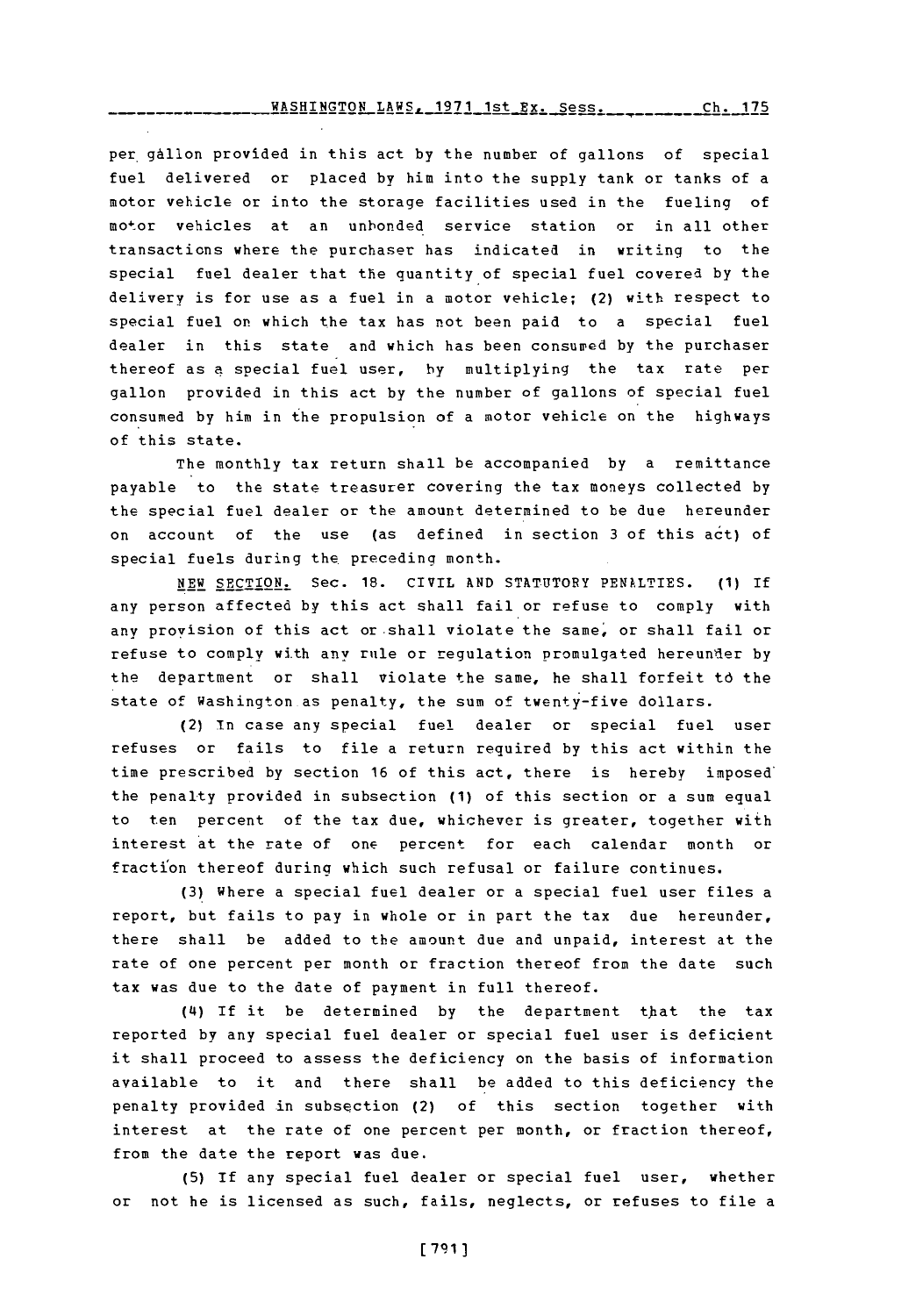WASHINGTON LAWS. **1971** 1st Ex. Sess. **Ch <sup>175</sup>**

special fuel tax report, the department shall, on the basis of information available to it, 'determine the tax liability of the special fuel dealer or the special fuel user for the period during which no report was filed, and to the tax as thus determined, the department shall add the penalty and interest provided in subsection ('4) **of** this section. An assessment made **by** the department pursuant to this subsection or to subsection **('4)** of this section shall be presumed to be correct, and in any case where the validity of the assessment is drawn in question, the burden shall be on the person who challenges the assessment to establish **by** a fair preponderance of the evidence that it is erroneous or excessive as the case may be.

**(6) If** any special fuel dealer or special fuel user shall establish **by** a fair preponderance of evidence that his failure to file a report or pay the proper amount of tax within the time prescribed was due to reasonable cause and was not intentional or wilful, the department may waive the penalty prescribed in subsections (2) , **(3) ,** ('4) , and **(5)** of this section.

**(7)** If any special fuel dealer or special fuel user shall file a false or fraudulent report with intent to evade the tax imposed **by** this act, there shall be added to the amount of deficiency determined **by** the, department a penalty equal to twenty-five percent of the deficiency together with interest at one percent per month, or fraction thereof,' on such deficiency from the date such tax was due to the date of payment, in addition to the penalty provided in subsection **(1)** of this section and all other penalties prescribed **by** law.

**(8)** Except in the case of a fraudulent report or of neglect or refusal to make a report, every deficiency shall be assessed under subsection (4) of this section within three years from the twenty-fifth day of the next succeeding calendar month following the monthly period- for which the amount is proposed to be determined or within three years after the return is filed, whichever period expires the later.

NPEW **SECTION.** Sec. **19. REFUNDS AND** CREDITS. Any person who has paid a special fuel tax either directly or to the vendor from whom it was purchased may file a claim for a refund of the tax so paid and shall be reimbursed and repaid the amount of:

**(1)** Any taxes previously paid on special fuel used for purposes other than for the propulsion of motor vehicles upon the public highways in this state.

(2) Any taxes previously paid on special fuel exported for use outside of this state. Special fuel carried from this state in the fuel tank of a motor vehicle is deemed to be exported from this state.

**(3)** Any tax, penalty or interest erroneously or illegally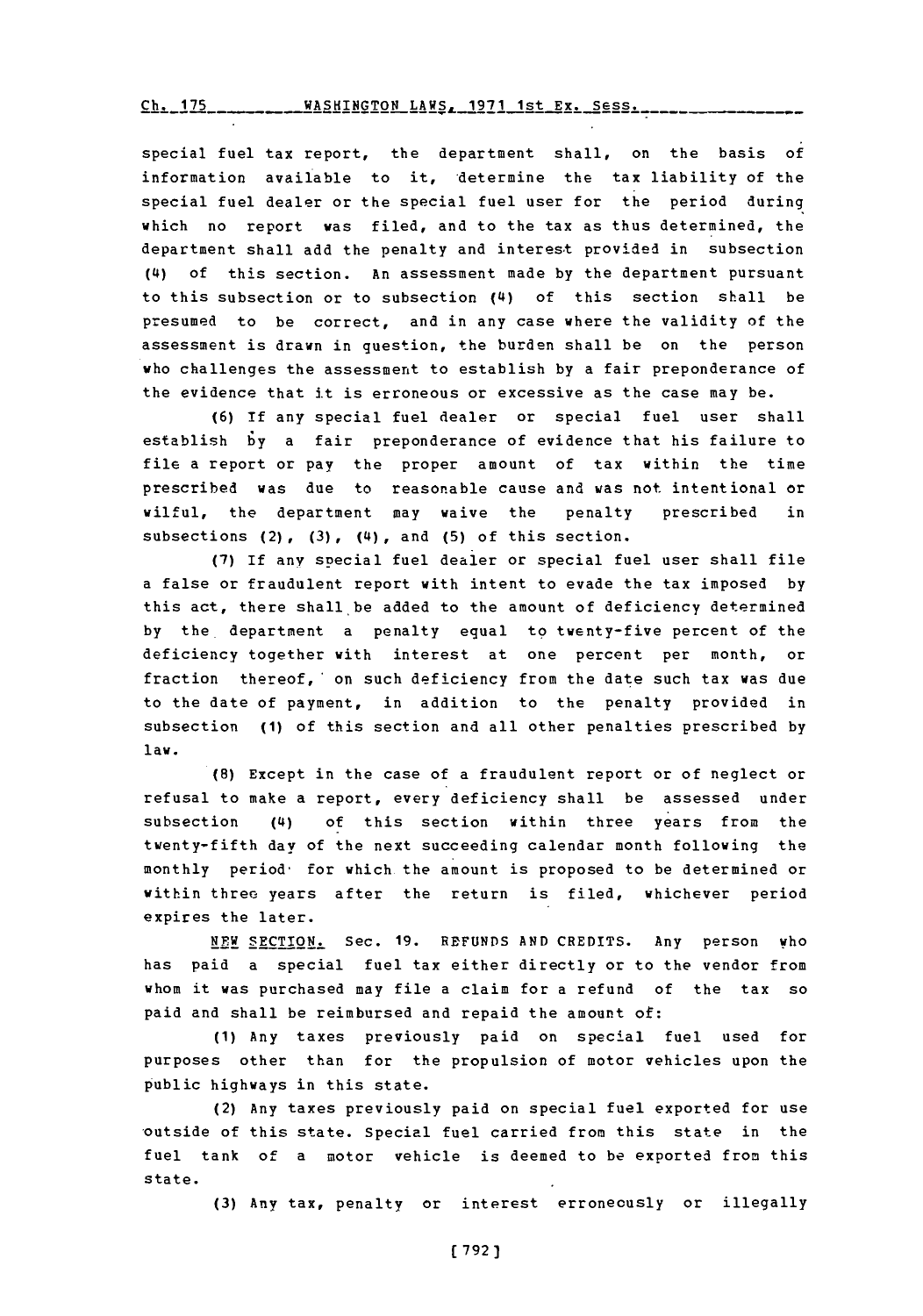col lected or paid.

**NEW** SECTION. Sec. 20. PROCEDURES FOR CLAIMING **REFUNDS** OR CREDITS . **(1)** Claims under section **19 of** this act shall be filed with the department on forms prescribed **by** the department and shall show the date of filing and the period covered in the claim, the number of gallons of special fuel used for purposes subject to tax refund, and such other facts and information as may be required. Every such claim shall be supported **by** an invoice or invoices issued to or **by** the claimant, as may be prescribed by the department, and such other information as the department may require.

(2) Any amount determined to be refundable **by** the department under section 19 of this act shall first be credited on any amounts then due and payable from the special fuel dealer or special fuel user or to any person to whom the refund is due, and the department shall then certify the balance thereof to the state treasurer, who shall thereupon draw his warrant for such certified amount to such special fuel dealer or special fuel user or any person: PROVIDED, HOWEVER, That the department shall deduct fifty cents from all such refunds as a filing fee, which fee shall be deducted from the warrant issued in payment of such refund to defray expenses in furnishing the claim forms and other forms provided for in this act.

**13)** No refund or credit shall be approved **by** the department unless a written claim for refund or credit stating the specific grounds upon which the claim is founded is filed with the department:

(a) Within thirteen months \*from the date of purchase or from the last day of the month following the close of the monthly period for which the refundable amount or credit is due with respect to refunds or credits allowable under section **19,** subsections **(1)** and (2) of this act, and if not filed within this period the right to refund shall be forever barred.

**(b)** within three years from the last day of the month following the close of the monthly period for which the overpayment is due with respect to the refunds or credits allowable under section **19 (3)** of this act.

(c) Within six months from the date the assessment becomes final or within six months from the date of collection, whichever period expires the later, with respect to assessments made **by** the department under section **18 (4)** and **(5) of** this act.

**(4i)** within thirty days after disallowing any claim in whole or in part, the department shall serve written notice of its action on the claimant.

**(5)** Interest. shall be paid upon any refundable amount or credit due under section **19 (3)** of this act at the rate of one percent per month from the last day of the calendar month following the monthly period for which the refundable amount or credit is due.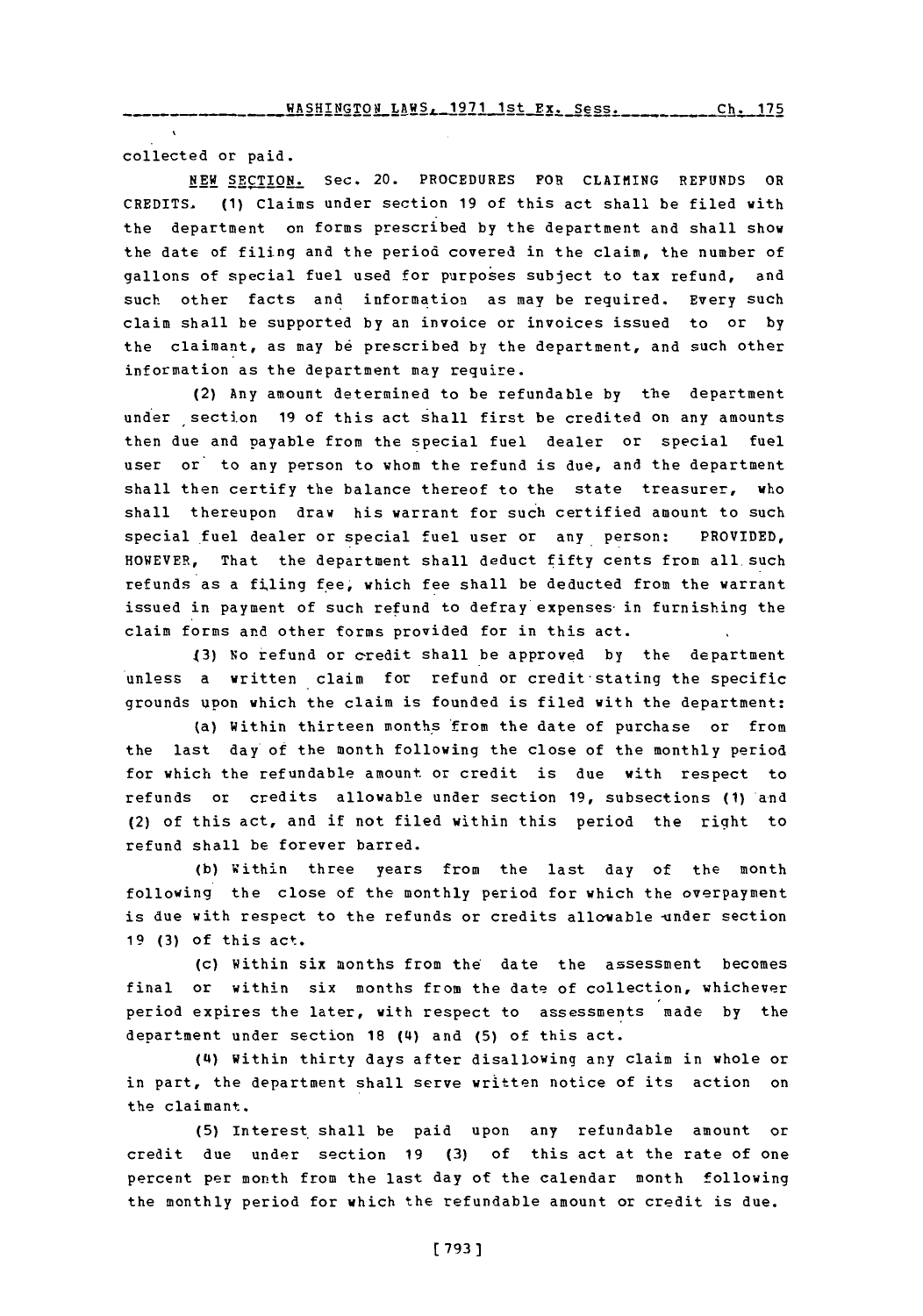# Ch. 175WASHINGTON LAWS. **1971** 1st **Fr.** Sess **Ch. 175**

The interest shall be paid:

(a) In the case of a refund, to the last day of the calendar month following the date upon which the person making the overpayment, if he has not already filed a claim, is notified **by** the, department that a claim may **be** filed or the date upon which the claim is approved by the department, whichever date is earlier.

**(b)** In the case of a credit, to the same date as that to which interest is computed on the tax or amount against which the credit is applied.

If the department determines that any overpayment has been made intentionally or **by** reason of carelessness, it shall not allow any interest thereon.

**(6) No** injunction or writ of mandate or other legal or equitable process shall issue in any suit, action or proceeding in any court against this state or against any officer of the state to prevent or enjoin the collection under this act of any tax or any amount of tax required to be collected.

**NEW SECTTON.** Sec. 21. SUITS FOR RECOVERY OF **TAXES** ILLEGALLY OR ERRONEOUSLY **COLLECTED. (1)** No suit or proceeding shall be maintained in any court for the recovery of any amount alleged to have been overpaid under section **19** of this act unless a claim for refund or credit has been duly filed pursuant to section 20 of this act.

(2) within ninety days after the mailing of the notice of the department's action upon a claim filed pursuant to section 20 of this act, the claimant may bring an action against the department on the grounds. set forth in the claim in a court of competent jurisdiction in Thurston county for the recovery of the whole or any part of the amount with respect to which the claim has been disallowed. Failure to bring action within the time specified constitutes a waiver of any demand against the state on account of the alleged overpayments.

**(3)** If the department fails to mail notice of action on a claim within six months after the claim is filed, the claimant may, prior to the mailing of notice **by** the department of its intention on the claim, consider the claim disallowed and bring an action against the department, on the grounds set forth in the claim for the recovery of the whole or any part of the amount claimed as an overpayment.

(41) If judgment is rendered for the plaintiff, the amount of the judgment shall first be credited on any special fuel tax due and payable from the plaintiff. The balance of the judgment shall be refunded to the plaintiff.

**(5)** In any judgment, interest shall be allowed at the rate of twelve percent per annum upon the amount found to have been illegally collected from the date of payment of' the amount to the date of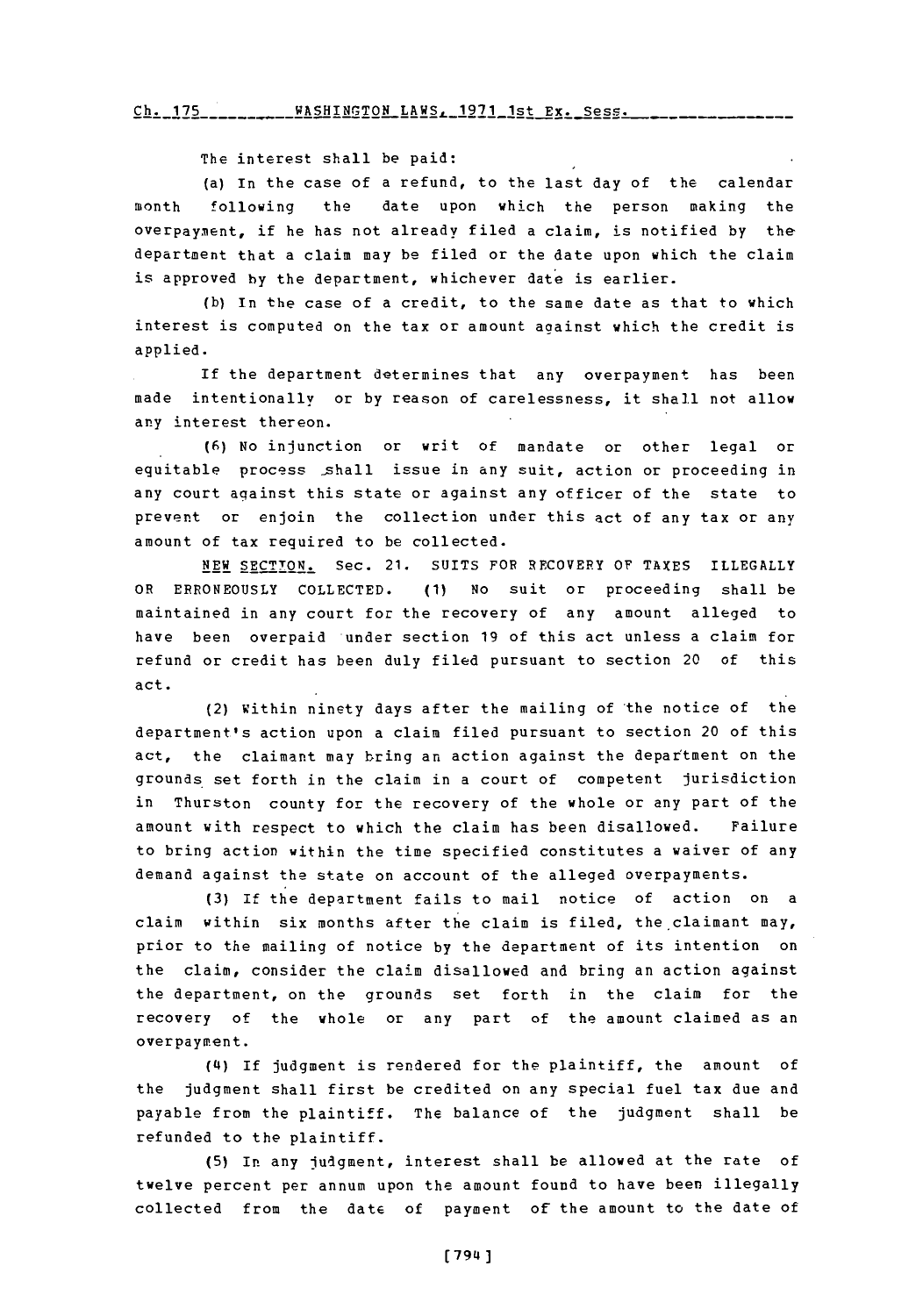**WASHINGTON LAWS, 1971 1st Ex. Sess. Ch. 175** 

allowance of credit on account of the judgement or to a date preceding the date of the refund warrant, but not more than thirty days, the date to be determined **by** the department.

NEW SECTION. Sec. 22. TAX LIEN **ON** PROPERTY. The tax, including any penalty and interest hereby imposed, shall constitute a lien upon any motor vehicle in connection with which the taxable use is made, attaching at the time of such use. Such lien shall not be removed until such tax has been paid or the motor vehicle subject to such lien has been sold in payment of the tax, and shall be paramount to all private liens or encumbrances upon such motor vehicle and to the rights of any conditional vendor or any other holder of the legal title to such motor vehicle. In the event the ownership of a motor vehicle subject to the lien is transferred, whether **by** operation of law or otherwise, no registration card or certificate of title with respect to such motor vehicle shall be issued **by** the department to the transferee or person otherwise entitled thereto until after the department has determined that such lien has been removed.

**If** any special fuel dealer liable for the remittance of tax imposed **by** this act fails to pay the same, the amount thereof, including any interest, penalty, or addition to such tax, together with any costs that may accrue in addition thereto, shall be a lien in favor of the state upon all franchises, property, and rights to property, whether real or personal, then belonging to or thereafter acquired **by** such person, located or situated in the county wherein such lien arises, whether such property is employed **by** such person in the prosecution of business or is in the hands of a trustee, or receiver, or assignee for the benefit of creditors, from the date the taxes were due and payable, until the amount of the lien is paid or the property sold in payment thereof. The lien shall have priority over any lien or encumbrance whatsoever, except the lien of other state taxes having priority by law, and except that such lien shall not be valid as against any bona fide mortgagee, pledgee, judgment creditor, or purchaser whose rights have attached prior to the- time the department has filed and recorded notice of such lien in the office of the county auditor of the county in which the principal place of business of the taxpayer is located.

**NEW** SECTION. Sec. **23.** NOTICE **OF DELINQUENCY.** in the event any special fuel user or special fuel dealer is delinquent in the payment of any obligation imposed hereunder, the department may give notice of the amount of such delinquency **by** registered mail to all persons having in their possession or under their control any credits or other personal propetty belonging to such user or dealer or owing. any debts to such user or dealer, at the time of the receipt-by them of such notice, and thereafter any person so notified shall neither transfer nor make other disposition of such credits, personal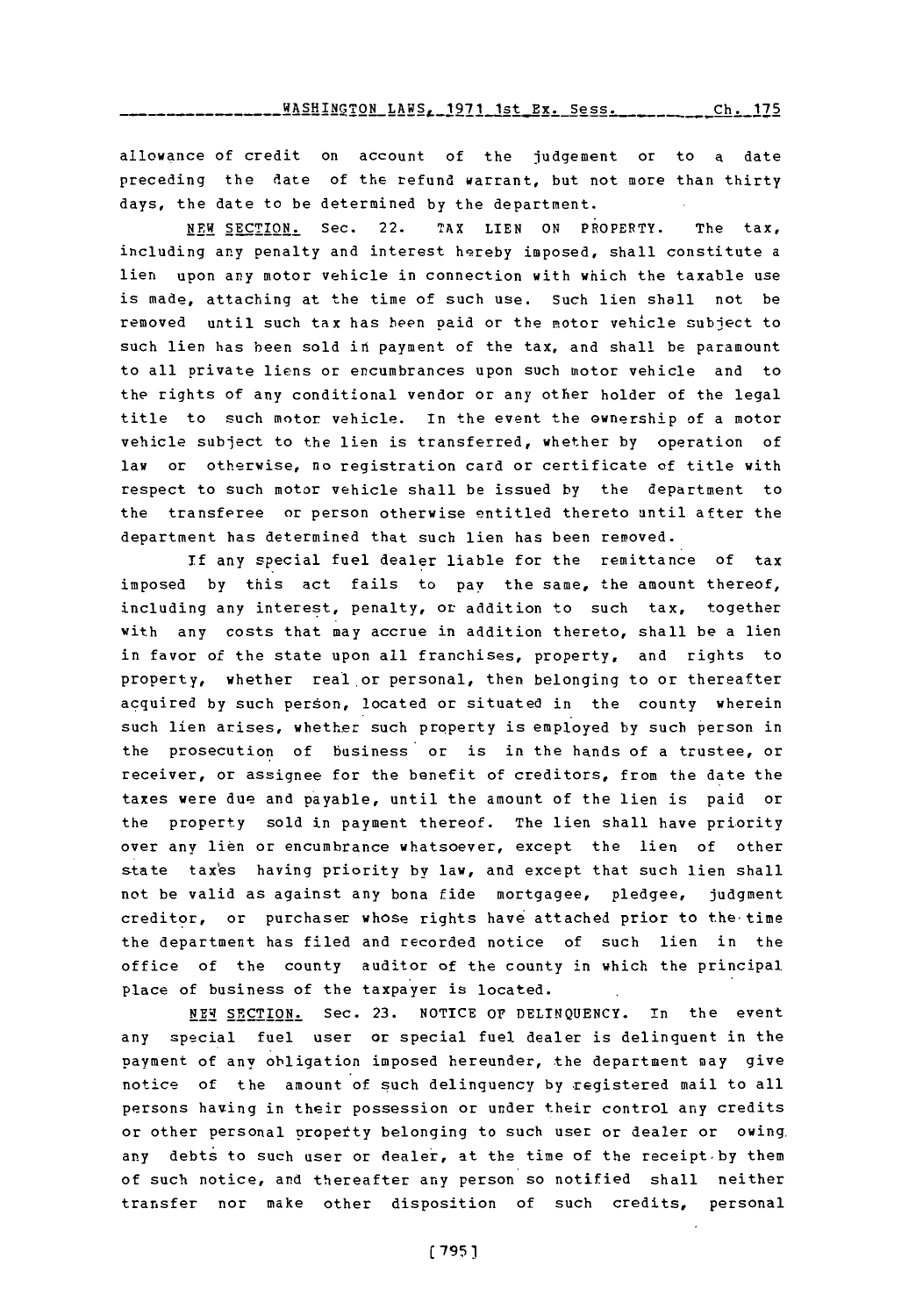Ch. 175WASHINGTON LAWS. **1971** 1st Ex. Sess. **Ch. 175**

property, or debts until the department consents to a transfer or other disposition or until twenty days have lapsed from and after the receipt **Of** the notice. **All** persons so notified must, within five days after receipt of the notice, advise the department of any and all such credits, personal property, or debts in their possession, under their control or owing **by** them, as the case may be.

**NEW SECTION.** Sec. 24. DELINQUENCY--SEIZURE AND SALE OF VEHICLE. Whenever any special fuel user is delinquent in the payment of any obligation imposed hereunder, and such delinquency continues after notice and demand for payment **by** the department, the department shall proceed to collect the amount 'due from the user in the following manner: The department shall seize any motor vehicle subject to the lien of said excise tax, penalty, and interest and thereafter sell it at public auction to pay said-obligation and any and all costs that may have been incurred on account of the seizure and sale. Notice of such intended sale and the time and place thereof shall be given to such delinquent user and to all persons appearing of record to have an interest in such motor vehicle. The notice shall be given in writing at least ten days before the date set for the sale **by** enclosing it in an envelope addressed to such user at his address as the same appears in the records of the department and, in the case of any person appearing of record to have an interest in such motor vehicle, addressed to such person at his last known residence or place of business, and depositing such envelope in the United States mail, postage prepaid. In addition, the notice shall be published for at least ten days before the date set for the sale in a newspaper of general circulation published in the county in which the motor vehicle seized is to be sold. If there is no newspaper of general circulation in such county, the notice shall be posted in three public places in the county for a period **6f** ten days. The notice shall contain a description of the motor vehicle to he sold, together with a statement of the amount due hereunder, the name of the user and the further statement that unless such amount is paid on or before the time fixed in the notice the motor vehicle will be sold in accordance with law.

The department shall then proceed to sell the motor vehicle in accordance with the law and the notice, and shall deliver to the purchaser a bill of sale which shall vest title in the purchaser. If upon any such sale the moneys received exceed the amount due to the state hereunder from the delinquent user, the excess shall be returned to such user and his receipt obtained therefor. **If** any person having an interest in or lien upon the motor vehicle has filed with the department prior to such sale, notice of such interest or lien, the department shall withhold payment of any such excess to such user pending a determination of the rights of the respective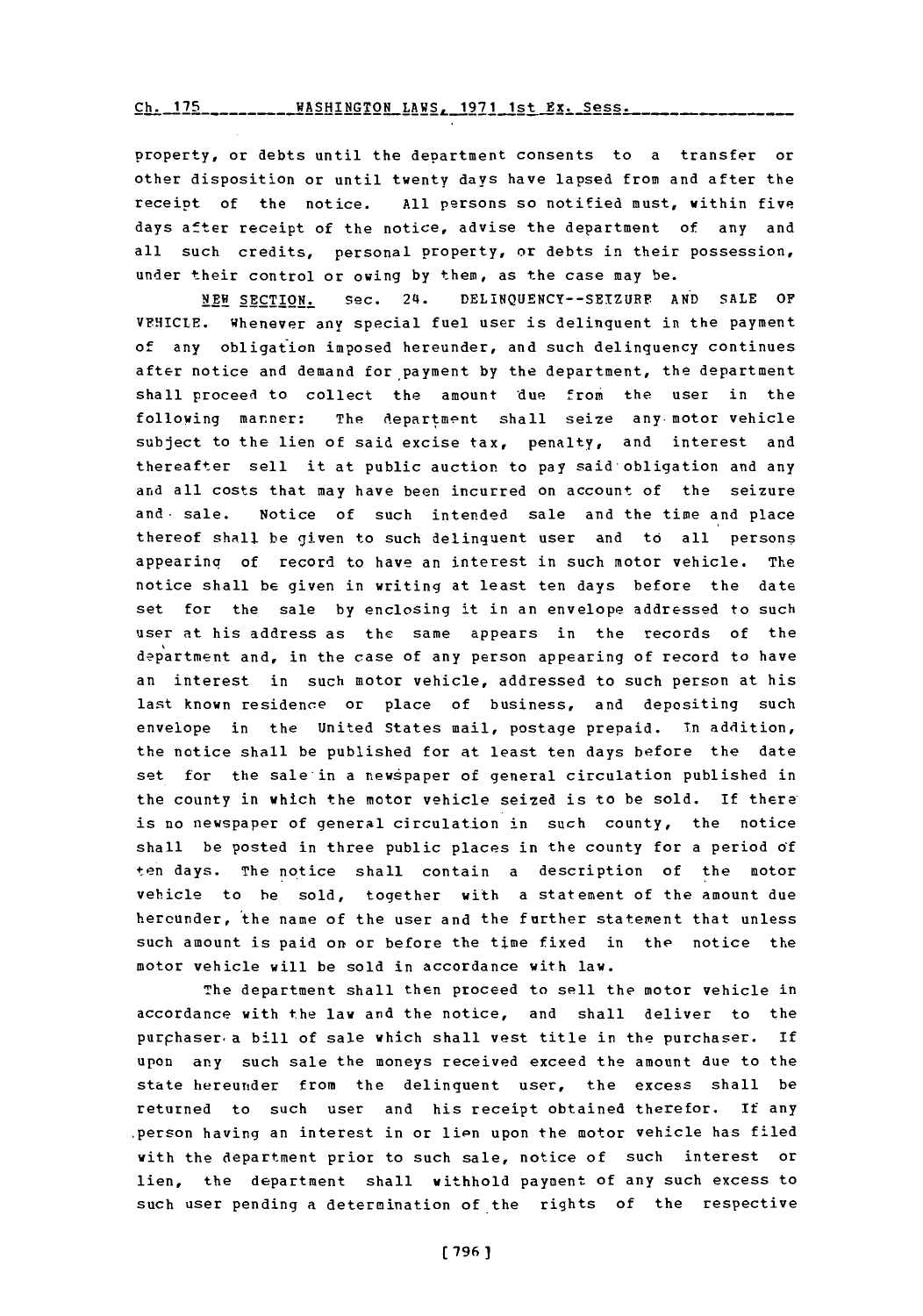#### WASHINGTON LAWS, 1971 1st Ex. Sess. Ch. 175

parties thereto **by** a court of competent jurisdiction. If for any reason the receipt of such user shall not be available, the department shall deposit such excess with the state treasurer as trustee for such user, his heirs, successors, or assigns: PROVIDED, That prior to making any seizure of property as herein provided for, the department may first serve upon the user's bondsman a notice of the delinquency, with a demand for the payment of the amount due.

**NEW** SECTION. Sec. **25. DELINQUENCY--COLLECTION** BY CIVIL **ACTION.** whenever any special fuel user or special fuel dealer is delinquent in the payment of any obligation hereunder the department may transmit notice of such delinquency to the attorney general who shall at once proceed to collect **by** appropriate legal action the amount due the state from such user or dealer. In any suit brought to enforce the rights of the state hereunder, a certificate **by** the department showing the delinquency shall be prima facie evidence of the amount of the obligation, of the delinquency thereof and of compliance **by** the department with all provisions of this act relating to such obliqation.

**NEW SECTION.** Sec. **26.** REMEDIES **CUMULATIVE.** The foregoing remedies of the state in this act shall be cumulative and no action taken **by** the department shall be construed to **be** an election on the part of the state or any of its officers to pursue any remedy hereunder to the exclusion of any other remedy for which provision is made in this act.

**NEW SECTION.** Sec. **27.** ADMINISTRATION.. The department shall enforce the provisions of this act, and may prescribe, adopt, and enforce reasonable rules and regulations relating to the administration and enforcement thereof. The Washington state- patrol and its officers shall aid the department in the enforcement of this act, and, for this purpose, are declared to be peace officers, and given police power and authority throughout the state to arrest on  $\cdot$ sight any person known to have committed a violation of the provisions of this act.

The department or its authorized representative is hereby empowered to examine the books, papers, records and equipment of any special fuel dealer, special fuel supplier or special fuel user or any person dealing in, transporting, or storihg special fuel as defined in this act and to investigate the character of the disoosition which any person makes of such special fuel in order to ascertain and determine-whether all taxes due hereunder are being properly reported and paid. The fact that such books, papers, records and equipment are not maintained in this state at the time of demand shall not cause the department to lose any right of such examination under this act when and where such records become available.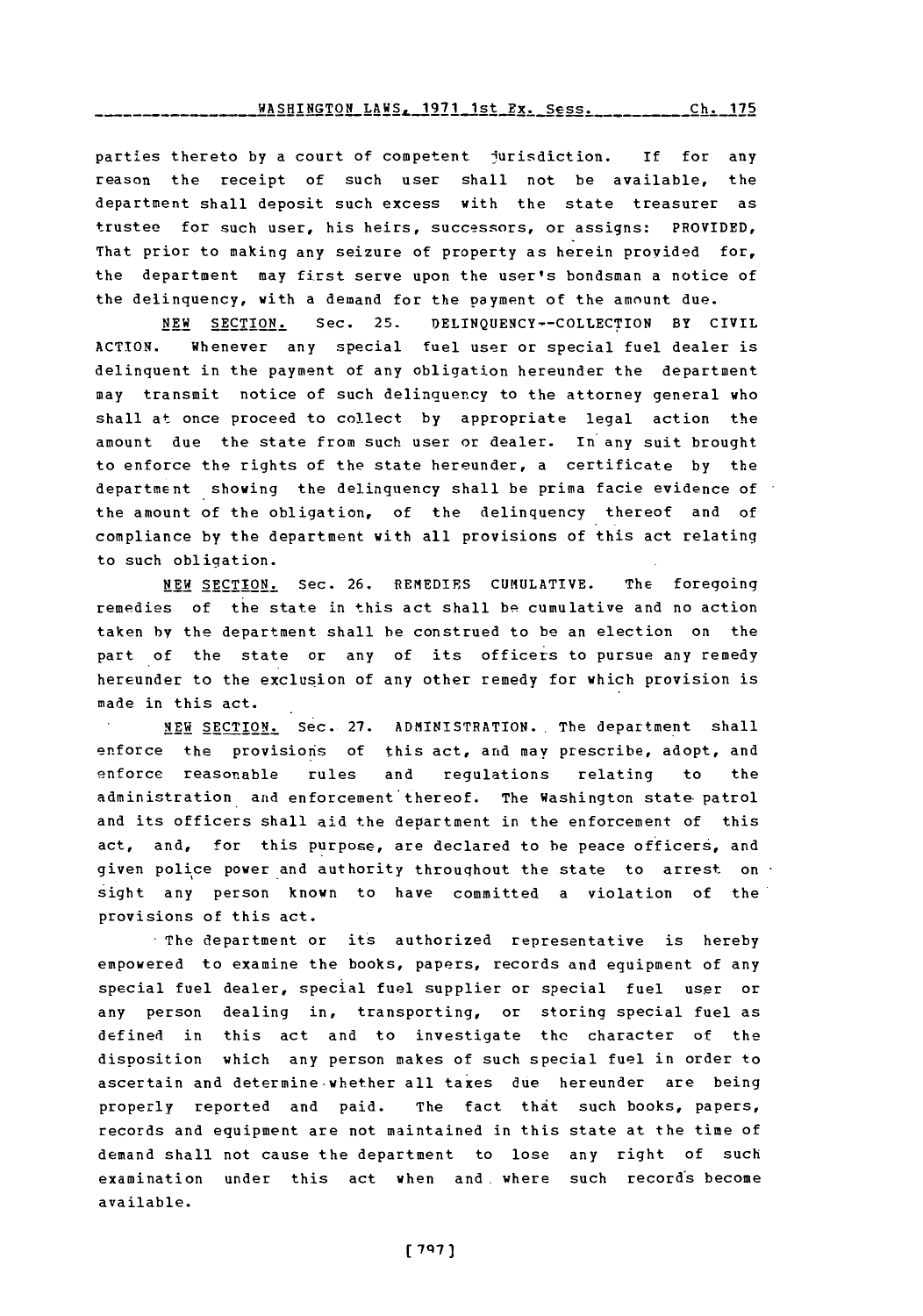$\frac{\text{ch.125}}{1.5}$ **TA SHINGTON LAWS, 1971 1st Ex. Sess.** 

For the purpose of enforcing the provisions of this act it shall be presumed that all special fuel delivered to service stations as well as all special fuel otherwise received **by** a special fuel dealer or a special fuel user into storage and dispensing equipment designed to fuel motor vehicles is delivered **by** the special fuel dealer or special fuel user into the fuel supply tanks of motor vehicles and consumed in the propulsion of motor vehicles on the highways of this state, unless the contrary is established **by** satisfactory evidence.

The department shall, upon request from the officials to whom are entrusted the enforcement of the special fuel tax law of any other state, the District of Columbia, the United States, its territories and possessions, the provinces or the Dominion of Canada, forward to such officials any information which he may have relative to the receipt, storage, delivery, sale, use, or other disposition of special fuel **by** any special fuel dealer, special fuel supplier or special fuel user, provided such other state or states furnish like information to this state.

Returns required **by** this act, exclusive of schedules, itemized statements and other supporting evidence annexed thereto, shall at all' reasonable times be open to the public.

**NEW** SECTION. Sec. 2R. VIOLATIONS **AND PENALTIES.** It shall be unlawful for any person to:

**(1)** Refuse, or knowingly and intentionally fail to make and file any statement required **by** this act in the manner or within the time required;

(2) Knowingly and with intent to evade or to aid in the evasion of the tax imposed herein to make any false statement or conceal any material fact in any record, return, or affidavit 'provided for in this act;

**(3)** Conduct any activities requiring a license under this act without a license or after a license has been surrendered, canceled, or revoked;

**(4i)** Fail to keep and maintain the books and records required **by** this act.

Except-as otherwise provided **by** law, any person violating any of the provisions of this act shall be guilty of a gross misdemeanor and shall, upon conviction thereof, be sentenced to pay a fine of not less than five hundred dollars nor more then one thousand dollars and costs of prosecution, or imprisonment for not more than one year, or both.

The fine and imprisonment provided for in this section shall be in addition to any other penalty imposed **by** any other provision of this act.

**NEW SECTION.** Sec. 29. STATE PREEMPTS TAX FIELD. The tax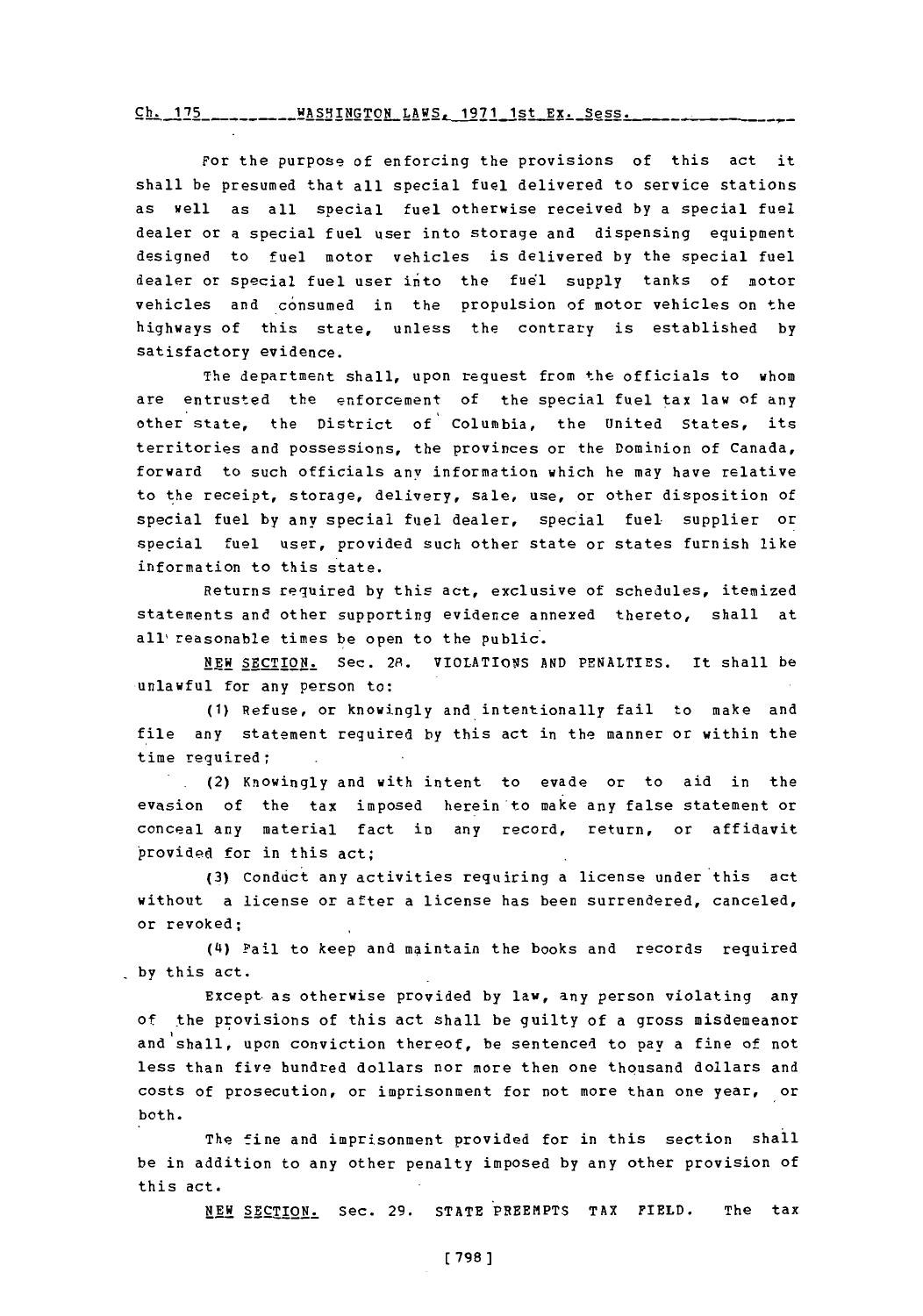**WASHINGTON LAWS, 1971 1st Ex. Sess. Ch. 175** 

herein levied is in lieu of any excise, privilege, or occupational tax upon the business of manufacturing, selling, or distributing special fuel, and no citv, town, county, township or other subdivision or municipal corporation of the state shall levy or collect any excise tax upon or measured **by** the sale, receipt, distribution, or use of special fuel.

NEW SECTION. Sec. **30.** DISPOSITION OF **FUNDS. All** taxes, interest and penalties collected under this act shall be credited and deposited in the same manner as are motor vehicle fuel taxes collected under RCW **82.36.410.**

NEW **SECTION.** Sec. **31. JUDICIAL** REVIEW **AND APPEALS.** Judicial review and appeals shall be governed by the Administrative Procedure Act, chapter **3U.04** RCW.

**NEW** SECTION. Sec. **32. All** section captions used in this act do not constitute any part of the law.

NEW SECTION.- Sec. **33.** The following acts or parts of acts are each repealed:  $\sim$ 

**(1)** Section 82.40.010, chapter **15,** Laws of **1961,** section **1,** chapter **196,.** Laws of **1967,** section 24, chapter 281, Laws of **1969** ex. sess., and RCW 82.40.010;

(2) Section 82.40.020, chapter **15,** Laws of **1961,** section **3,** chapter **7,** Laws **of 1961** ex. mess., section **6,** chapter **83,** Laws of **1967** ex. sess., and RCW 82.40.020;

**(3)** Section 82.40.030, chapter **15,** Laws of **1961** and RCW **82. 40.030 ;**

.(4) Section 82.40.040, chapter **15,** Laws of **1961,** section **1,** chapter **139,** Laws of **1969,** and RCW 82.40.040;

**(5)** Section 82.40.045, chapter **15,** Laws of **1961** and RCW 82. 40.045;

**(6)** Section 82.40.046, chapter **15,** Laws of **1961,** section **29,** chapter 281, Laws of 1969 ex. sess., and RCW 82.40.046;

**(7)** Section 82.40.047, chapter **15.** Laws of **1961,** section 2, chapter **117,** Laws **of 1961,** section 2, chapter **187,** Laws of **1963,** section 2, chapter **135,** Laws of **1965,** section 2, chapter **86,** Laws of 1967, section 28, chapter 281, Laws of 1969 ex. sess., and RCW 82. 40. 047;

**.(8)** Section 82.40.050, chapter **15,** Laws of **1961,** section **1,** chaoter **33,** Laws of **1965** ex. mess., section **3,** chapter **139,** Laws of **1969,** and RCW 82.40.050;

**(9)** Section 82.40.060, chapter **15,** Laws of **1961,** section 2, chapter 33, Laws of 1965 ex. sess., and RCW 82.40.060;

**(10)** Section **82.410.070,** chapter **15,** Laws of **1961** and RCW **82.40.070;**

**(11)** Section 82.40.080, chapter **15,** Laws of **1961** and RCW 82.40.080;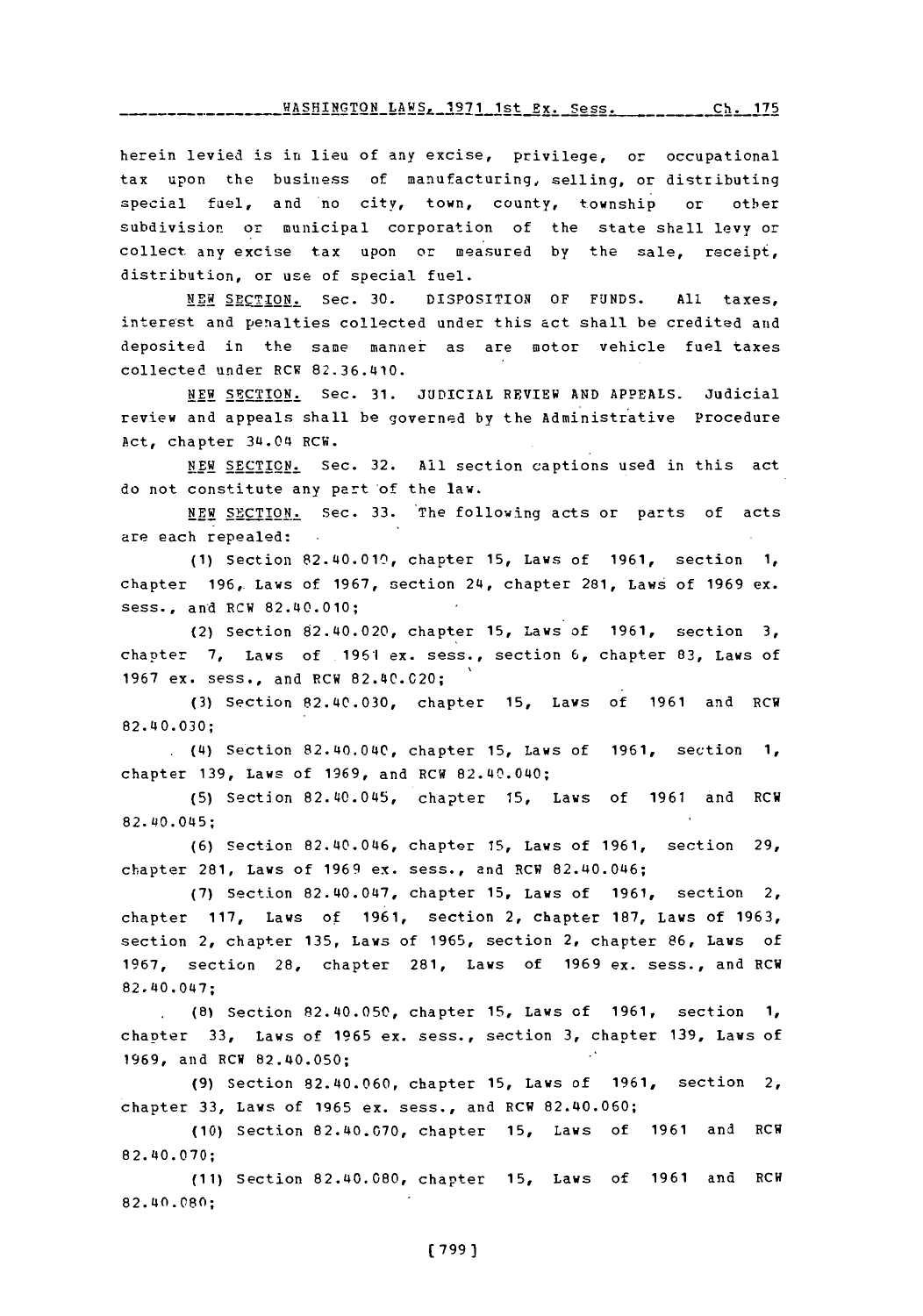## Ch. 175 WASHINGTON LAWS, 1971 1st Ex. Sess.

(12) Section 82.40.090, chapter **15,** Laws of **1961** and RCW \$2.40.0 90; **(13)** Section 82.40.100, chapter **15,** Laws of **1961** and P.CW 82. 40. **100 ;** (14) Section 82.40.110, chapter **15,** Laws of **1961** and RCW 82.40.1 10; **(15)** Section 82.40.115, chapter **15,** Laws of **1961** and RCV 82. 40. 115; **(16)** Section 82.40.120, chapter **15,** Laws of **1961** and RCW 82. 40. 120; **(17)** Section 82.40. 130, chapter **15,** Laws of **1961,** section **3,** chapter **33,** Laws of **1965** ex. sess., and RCW 82.40.130: **(18)** Section 82.40.140, chapter **15,** Laws of **1961** and RCW 82. 40. 140; **(19)** Section 82.40.150, chapter **15,** Laws of **1961** and RCW 82.40.150; (20) Section **82.40. 160,** chapter **15,** Laws of **1961** and RCW 82.40.160; (21) Section **82.40. 170,** chapter **15,** Laws of **1961** and RCW 82. 40.170; (22) Section 82.40. 180, chapter **15,** Laws of **1961** and RCW 82.40.180; **(23)** Sectio'n 82.40. 190, chapter **15,** Laws of **1961** and RCW 82. 40.190; (24) Section 82.40.2C0, chapter **15,** Laws of **1961** and RCW 82.40.200; **(2.5)** Section 82.40.210, chapter **15,** Laws of **1961** and RCW 82. 40. 210; **(26)** Section 82.40.22C., chapter **15,** Laws of **1961,** section 4, chapter **33,** Laws of **1965** ex. sess., and !RCW 82.40.220; **(27)** Section 82.40.230, chapter **15,** Laws of **1961** -and RCH 82.40.230; **(28)** Section 82.40.240, chapter **15,** Laws of **1961,** section 2, chapter **1q6,** Laws of **1967,** and **P.CV** 82.40.240; **(29)** Section 82.40.250, chapter **15,** Laws of **1961,** section **5,** chapter **33,** Laws of **1965** ex. sess., section **8,** chapter **89,** Laws of **1967** ex. sess., and RCW 82.40.250; **(30)** Section 82.40.260, chapter **15,** Laws of **1961** and RCW 82.40.260; **(31)** Section 82.4.0.270, chapter **15,** Laws of **1961,** section **6,** chapter **33,** Laws of **1965** ex. sess., section **3,** chapter **196,** Laws of **1q67,** an'd RCW,82.40.270; **(32)** Section **82.40.280,** chapter **15,** Laws of **1961** and RCW **82.40.280; (33)** Section 82.40.291), chapter **15,** Laws of **1961,** section 4,